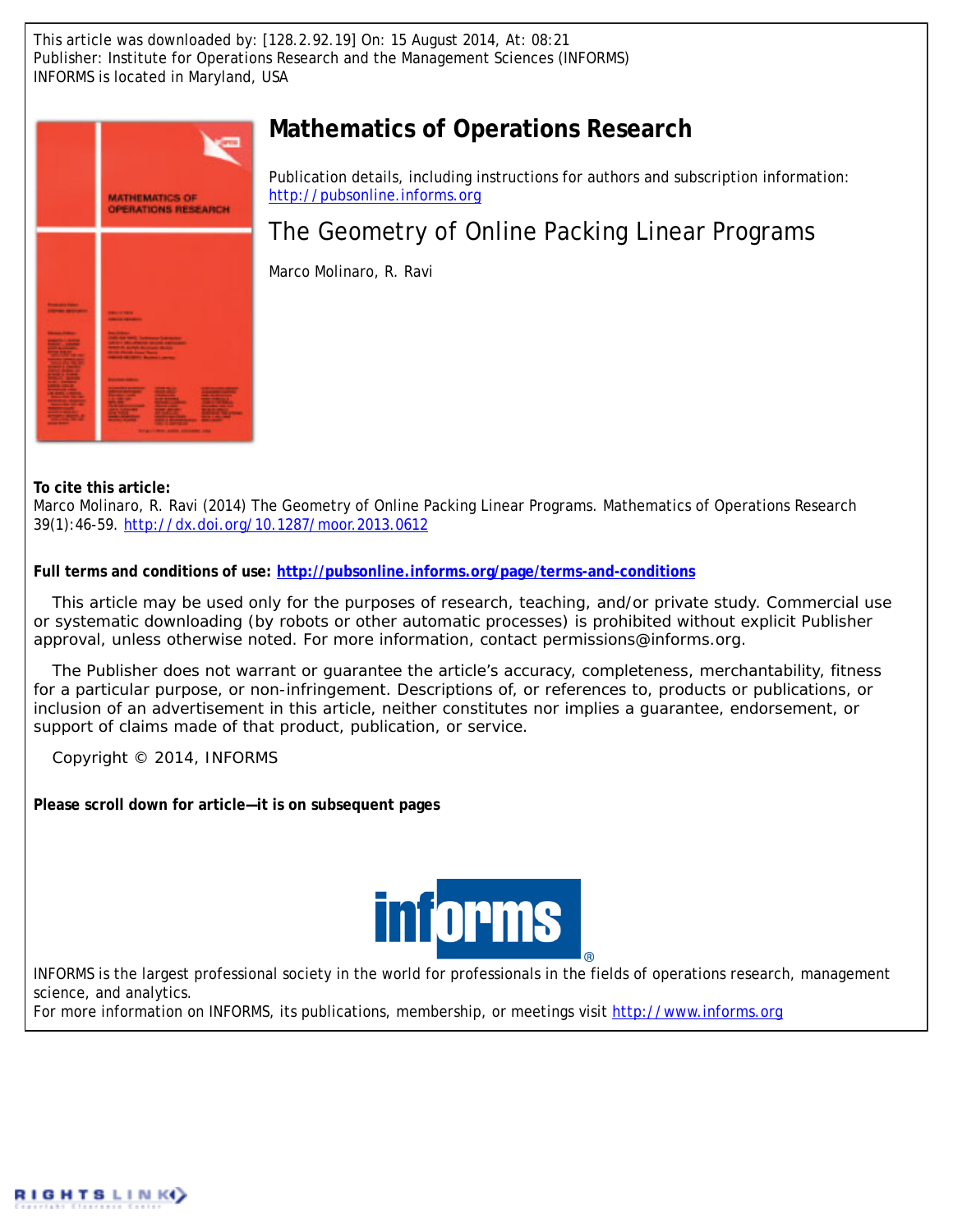Vol. 39, No. 1, February 2014, pp. 46–59 ISSN 0364-765X (print) | ISSN 1526-5471 (online) http://dx.doi.org/10.1287/moor.2013.0612



© 2014 INFORMS

### The Geometry of Online Packing Linear Programs

Marco Molinaro, R. Ravi

Tepper School of Business, Carnegie Mellon University, Pittsburgh, Pennsylvania 15213 [{molinaro@cmu.edu,](mailto:molinaro@cmu.edu) [ravi@andrew.cmu.edu}](mailto:ravi@andrew.cmu.edu)

We consider packing linear programs with m rows where all constraint coefficients are normalized to be in the unit interval. The *n* columns arrive in random order and the goal is to set the corresponding decision variables irrevocably when they arrive to obtain a feasible solution maximizing the expected reward. Previous  $(1 - \epsilon)$ -competitive algorithms require the right-hand side of the linear program to be  $\Omega((m/\epsilon^2) \log(n/\epsilon))$ , a bound that worsens with the number of columns and rows. However, the dependence on the number of columns is not required in the single-row case, and known lower bounds for the general case are also independent of n.

Our goal is to understand whether the dependence on  $n$  is required in the multirow case, making it fundamentally harder than the single-row version. We refute this by exhibiting an algorithm that is  $(1 - \epsilon)$ -competitive as long as the right-hand sides are  $\Omega((m^2/\epsilon^2) \log(m/\epsilon))$ . Our techniques refine previous probably approximately correct learning based approaches that interpret the online decisions as linear classifications of the columns based on sampled dual prices. The key ingredient of our improvement comes from a nonstandard covering argument together with the realization that only when the columns of the linear program belong to few one-dimensional subspaces we can obtain such small covers; bounding the size of the cover constructed also relies on the geometry of linear classifiers. General packing linear programs are handled by perturbing the input columns, which can be seen as making the learning problem more robust.

Keywords: linear programming; online algorithms; PAC learning MSC2000 subject classification: Primary: 90C05, 68W27; secondary: 68W20 OR/MS subject classification: Primary: programming, linear; secondary: analysis of algorithms History: Received November 3, 2012; revised January 24, 2013, April 9, 2013. Published online in Articles in Advance August 1, 2013.

1. Introduction. Traditional optimization models usually assume that the input is known a priori. However, in most applications, the data is either revealed over time or only coarse information about the input is known, often modeled in terms of a probability distribution. Consequently, much effort has been directed toward understanding the quality of solutions that can be obtained without full knowledge of the input, which led to the development of online and stochastic optimization (Birge and Louveaux [\[6\]](#page-14-0), Borodin and El-Yaniv [\[7\]](#page-14-1)). Emerging problems such as allocating advertisement slots to advertisers and yield management on the Internet are of inherent online nature and have further accelerated this development (Agrawal et al. [\[1\]](#page-14-2)).

Linear programming is arguably the most important and thus well-studied optimization problem. Therefore, understanding the limitations of solving linear programs when complete data is not available is a fundamental theoretical problem with a slew of applications, including the ad allocation and yield management problems above. Indeed, a simple linear program with one uniform knapsack, the secretary problem, was one of the first online problems to be considered and an optimal solution was already obtained by the early 1960s (Dynkin [\[13\]](#page-14-3), Gilbert and Mosteller [\[16\]](#page-14-4)). Although the single knapsack case is currently well understood under different models of how information is revealed (Babaioff et al. [\[3\]](#page-14-5)), much less is known about problems with multiple knapsacks. Only recently, algorithms with guaranteed solution quality have been developed for these more general packing problems (Agrawal et al. [\[1\]](#page-14-2), Devanur et al. [\[11\]](#page-14-6), Feldman et al. [\[15\]](#page-14-7)).

1.1. The model. We consider the following online packing linear programing problem. Consider a fixed but unknown linear program (LP) with *n* columns  $a^t \in [0, 1]^m$  (whose associated variables are constrained to be in  $[0, 1]$  and *m* packing constraints:

<span id="page-1-0"></span>
$$
OPT = \max \sum_{t=1}^{n} \pi_t x_t
$$
  

$$
\sum_{t=1}^{n} a^t x_t \le B
$$
  

$$
x_t \in [0, 1].
$$
 (LP)

Columns are presented in a random (uniform) order, and whenever a column is presented we are required to irrevocably choose the value of its corresponding variable. We assume that the number of columns  $n$  is known. (Actually knowing *n* up to  $1 \pm \epsilon$  factor is enough. This assumption is required to allow algorithms with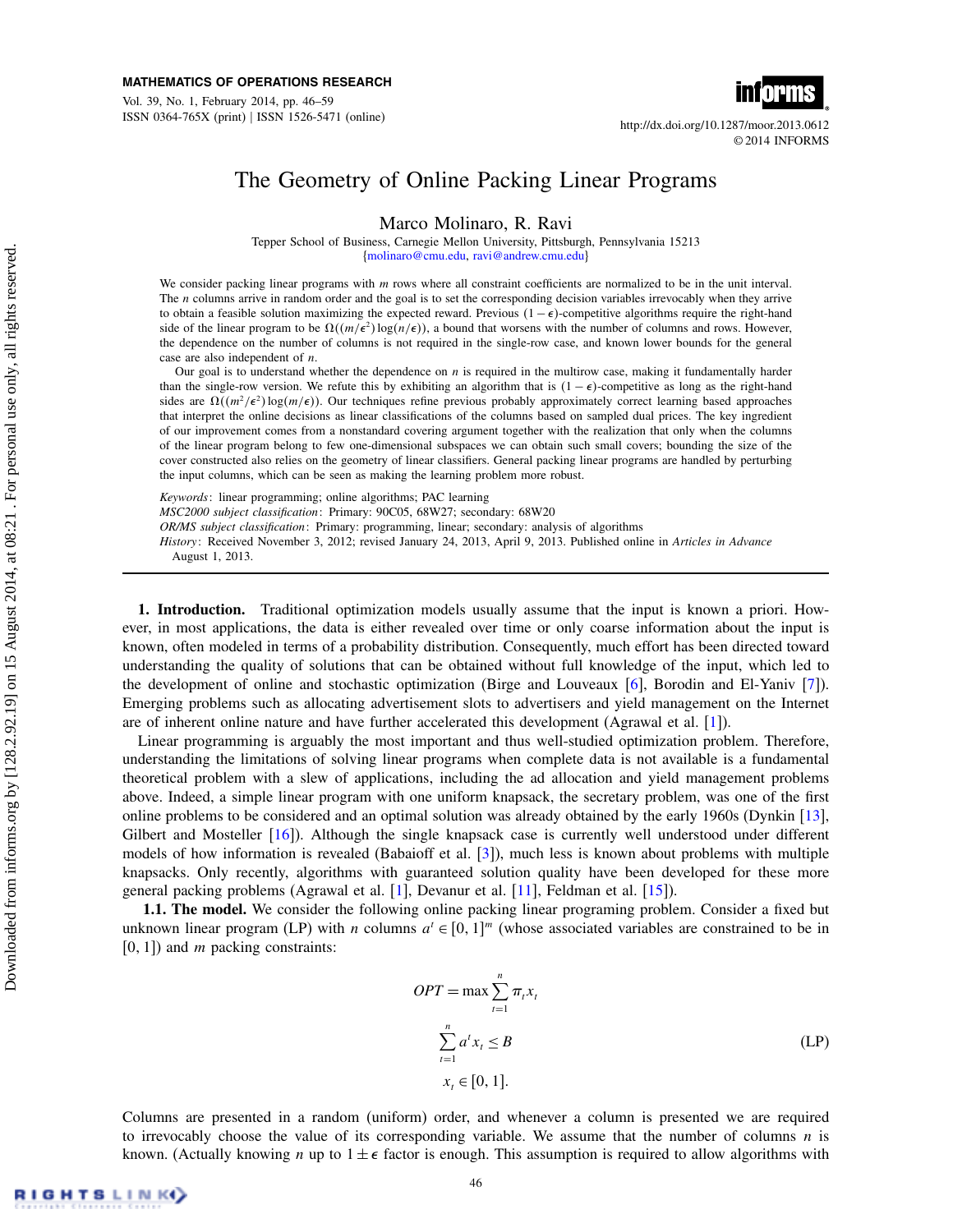nontrivial competitive ratios (Devenur and Hayes  $[10]$ ).) The goal is to obtain a feasible solution to the LP while maximizing its value. Note that we use  $OPT$  to denote the optimum value of the (offline) LP.

By scaling down rows as necessary, we assume without loss of generality that all entries of  $B$  are the same, which we also denote with some overload of notation by  $B$ . Because of the packing nature of the problem, we also assume without loss of generality that all the  $\pi$ 's are positive and all the  $a$ 's are nonzero: we can simply ignore columns that do not satisfy the first property and always set to 1 the variables associated to the remaining columns that do not satisfy the second property.

The *random permutation* model, where the input is presented in a random order, has grown in popularity (Babaioff et al. [\[3\]](#page-14-5), Devenur and Hayes [\[10\]](#page-14-8), Goel and Mehta [\[17\]](#page-14-9)), since it avoids strong lower bounds of the pessimistic adversarial-order model (Buchbinder and Naor [\[8\]](#page-14-10)), while still capturing the lack of total information a priori. Moreover, the random permutation model is weaker than the independent and identically distributed (i.i.d.) model that assumes that the parts constituting the input are sampled independently from a fixed distribution, which is either known or unknown.

1.2. Related work. Many different types of online problems have already been studied in the random permutation model. These include bin packing (Kenyon [\[20\]](#page-14-11)), matchings (Goel and Mehta [\[17\]](#page-14-9), Karp et al. [\[19\]](#page-14-12)), the AdWords problem (Devenur and Hayes [\[10\]](#page-14-8)), and different generalizations of the secretary problem (Babaioff et al. [\[3,](#page-14-5) [4\]](#page-14-13), Bateni et al. [\[5\]](#page-14-14), Im and Wang [\[18\]](#page-14-15), Soto [\[25\]](#page-14-16)). Closest to our work are packing problems with a single knapsack constraint. In Kleinberg [\[21\]](#page-14-17), Kleinberg considered the B-choice secretary problem, where the goal is to select at most B items coming online in random order to maximize profit. The author presented an algorithm with competitive ratio  $1 - O(1/\sqrt{B})$  and showed that  $1 - \Omega(1/\sqrt{B})$  is the best possible. Generalizing the B-choice secretary problem, Babaioff et al. [\[2\]](#page-14-18) considered the online knapsack problem and presented a  $(1/10e)$ -competitive algorithm. Notice that in both cases the competitive ratio does not depend on n.

Despite all these works, results for the more general online packing LPs considered here were only recently obtained by Feldman et al. [\[15\]](#page-14-7) and Agrawal et al. [\[1\]](#page-14-2). The first paper presents an algorithm that obtains with high probability a solution of value at least  $(1 - \epsilon)OPT$  whenever  $B \ge \Omega((m \log n)/\epsilon^3)$  and  $OPT \ge$  $\Omega((\pi_{\text{max}} m \log n)/\epsilon)$ , where  $\pi_{\text{max}}$  is the largest profit. In the second paper, the authors present an algorithm dubbed DPA (dynamic pricing algorithm), which obtains a solution of expected value at least  $(1 - \epsilon)OPT$ under the weaker assumptions  $B \ge \Omega((m/\epsilon^2) \log(n/\epsilon))$  or  $OPT \ge \Omega(((\pi_{\max} m^2)/\epsilon^2) \log(n/\epsilon))$ . One other way under the weaker assumptions  $B \geq \Omega(\frac{m}{\epsilon}) \log(n/\epsilon)$  or  $OPT \geq \Omega(\frac{m_{\text{max}}m^2}{\epsilon}) \log(n/\epsilon)$ . One other way of stating this result is that the algorithm has competitive ratio  $1 - O(\sqrt{m \log(n) \log B/\sqrt{B}})$ ; this guarantee degrades as *n* increases. The current lower bound on B to allow  $(1 - \epsilon)$ -competitive algorithms is  $B \ge \log m/\epsilon^2$ , also presented in Agrawal et al. [\[1\]](#page-14-2). We remark that these algorithms actually work for more general allocation problems, where a set of columns representing various options arrive at each step and the solution may choose at most one of the options.

Both of the above algorithms use a connection between solving the online LP and probably approximately correct (PAC) learning (Cucker and Zhou [\[9\]](#page-14-19)) a linear classification of its columns, which was initiated by Devanur and Hayes [\[10\]](#page-14-8) in the context of the AdWords problem. Here we further explore this connection, and our improved bounds can be seen as a consequence of making the learning algorithm more robust by suitably changing the input LP. Robustness is a topic well studied in learning theory (Devroye and Wagner [\[12\]](#page-14-20), Kutin and Niyogi [\[22\]](#page-14-21)), although existing results do not seem to apply directly to our problem. We remark that a component of robustness more closely related to the standard PAC-learning literature was also used by Devanur and Hayes [\[10\]](#page-14-8).

In recent work, Devanur et al. [\[11\]](#page-14-6) consider the weaker *i.i.d. model* for the general allocation problem. Whereas in the random permutation model one assumes that columns are sampled without replacement, in the i.i.d. model they are sampled with replacement. Making use of the independence between samples, Devanur et al. substantially improve requirements on B to  $\Omega(\log(m/\epsilon)/\epsilon^2)$  while showing that the lower bound  $\Omega(\log m/\epsilon^2)$ still holds in this model. We remark, however, that these models can present very different behaviors: as a simple example, consider an LP with *n* columns,  $m = 1$  constraints and budget  $B = 1$ , where only one of the columns has  $\pi_1 = a^1 = 1$  and all others have  $\pi_1 = a^1 = 0$ ; in the random permutation model the expected value of the optimal solution is 1, and in the i.i.d. model this value is  $1 - (1 - 1/n)^n \rightarrow 1 - 1/e$ . The competitiveness of the algorithm of Devanur et al. [\[11\]](#page-14-6) under the random permutation model is still unknown and was left as an open problem by the authors.

1.3. Our results. Our focus is to understand how large B is required to be in order to allow  $(1 - \epsilon)$ -competitive algorithms. In particular, the best known bounds for  $B$  mentioned above degrade as the number of columns in the LP increases, whereas the minimum requirement on its magnitude does not. With the trend of handling LPs with larger number of columns (e.g., these columns correspond to the key words in the ad allocation problem, which in turn correspond to visits of a search engine's Web page), this gap is very unsatisfactory from a practical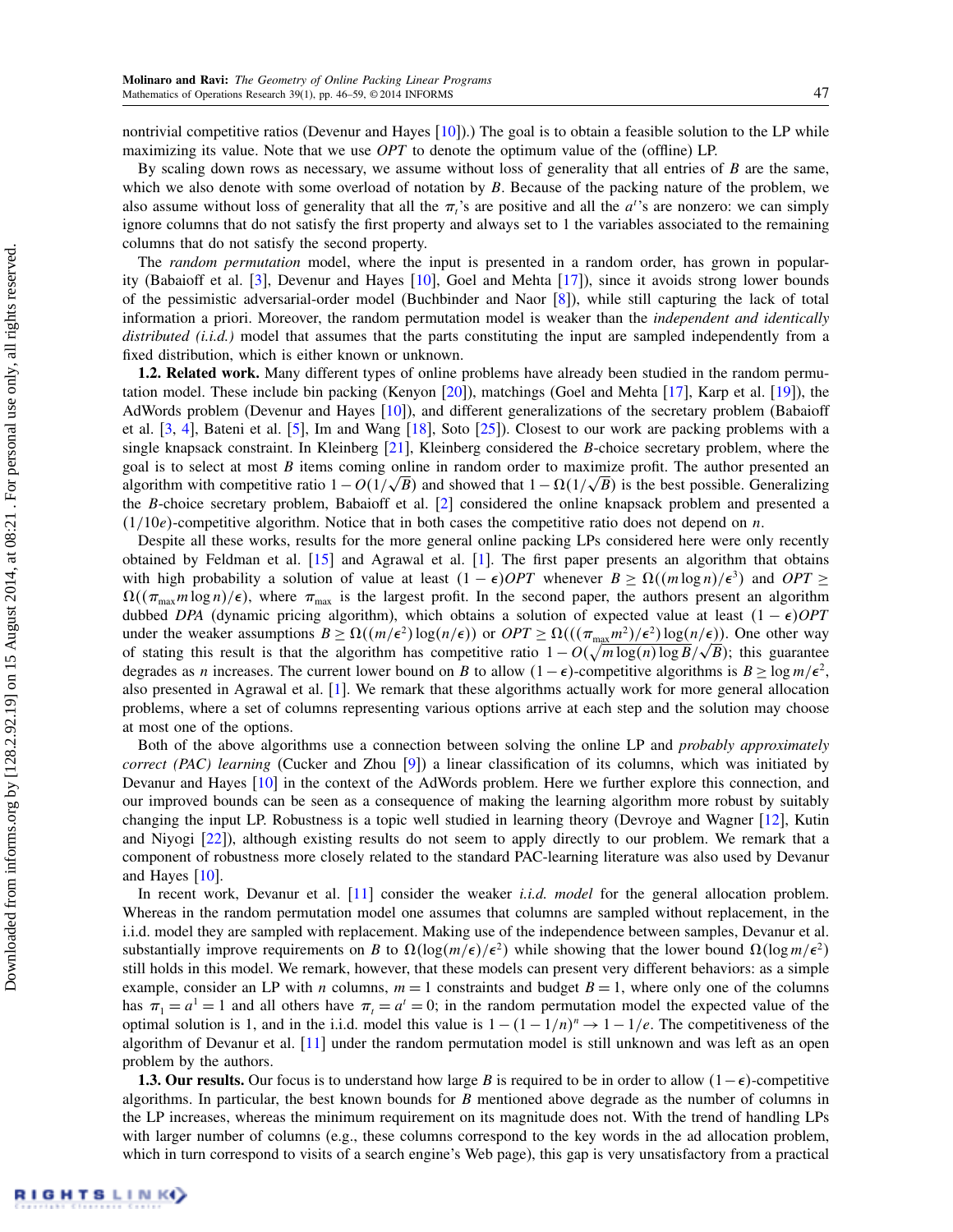point of view. Furthermore, given that guarantees for the single knapsack case do not depend on the number of columns, it is important to understand if the multiknapsack case is fundamentally more difficult. In this work, we give a precise indication of why the latter problem was resistant to arguments used in the single knapsack case, and overcome this difficulty to exhibit an algorithm with dimension-independent guarantee.

We show that a modification of DPA (Agrawal et al. [\[1\]](#page-14-2)) that we call Robust DPA obtains a  $(1 - \epsilon)$ competitive solution for online packing LPs with m constraints in the random permutation model whenever  $B \geq \Omega((m^2/\epsilon^2) \log(m/\epsilon))$ . Another way of stating this result is that the algorithm has competitive ratio 1 –  $B \ge \Omega((m^2/\epsilon^2) \log(m/\epsilon))$ . Another way of stating this result is that the algorithm has competitive ratio  $1 - O(m\sqrt{\log B}/\sqrt{B})$ . Contrasting to previous results, our guarantee does not depend on *n* and in the case  $m = 1$ matches the bounds for the B-choice secretary problem up to lower order terms. We finally remark that we can replace the requirement  $B \ge \Omega((m^2/\epsilon^2) \log(m/\epsilon))$  by  $OPT \ge \Omega(((\pi_{\max} m^3)/\epsilon^2) \log(m/\epsilon))$  exactly as done in Section 5.1 of Agrawal et al. [\[1\]](#page-14-2).

1.4. High-level outline. As mentioned before, we use the connection between solving an online LP and PAC learning a good linear classification of its columns; to obtain the improved guarantee, we focus on tightening the bounds for the generalization error of the learning problem. More precisely, solving the LP can be seen as classifying the columns into 0/1, which corresponds to setting their associated variable to 0/1. Consider a family  $\mathcal{X} \subseteq \{0,1\}^n$  of linear classifications of the columns. Our algorithms essentially sample a set S of columns and learn a classification  $x^S \in \mathcal{X}$  that is "good" for the columns S (i.e., obtains large proportional revenue while not filling up the proportionally scaled budget too much). The goal is to upper bound the probability that  $x<sup>S</sup>$  is not good for the whole LP. This is typically done by union bounding over the classifications in  $\mathcal X$  (Devenur and Hayes  $[10]$ , Agrawal et al.  $[1]$ ).

To obtain improved guarantees, we refine this bound using an argument akin to covering: we consider witnesses ( $\S 2.3$ ), which are representatives of groups of "similar" bad classifications that can be used to bound the probability that any classification in the group is learned; for that we need to use a nonstandard measure of similarity between classifications that is based on the budget of the LP. The problem is that, when the columns  $(\pi_t, a^t)$ 's do not lie in a two-dimensional subspace of  $\mathbb{R}^m$ , the set  $\mathcal X$  may contain a large number of mutually dissimilar bad classifications; this is a roadblock for obtaining a small set of witnesses. In stark contrast, when these columns do lie in a two-dimensional subspace (e.g.,  $m = 1$ ), these classifications have a much nicer structure that admits a small set of witnesses. This indicates that the latter learning problem is intrinsically more robust than the former, which seems to precisely capture the increased difficulty in obtained good bounds for the multiknapsack case.

Motivated by this discussion, we first consider LPs whose columns  $a<sup>t</sup>$ 's lie in few one-dimensional subspaces  $(\S 2)$ . For each of these subspaces, we are able to approximate the classifications induced in the columns lying in the subspace by considering a small subset of the induced classifications; patching together these partial classifications gives us a witness set for  $\mathscr X$ . However, this strategy as stated does not make use of the fact that the subspaces are embedded in an m-dimensional space, and hence leads to large witness sets. By establishing a connection between the "useful" patching possibilities with faces of a hyperplane arrangement in  $\mathbb{R}^m$  (Lemma [8\)](#page-8-0), we are able to make use of the dimension of the host space and exhibit witness sets of much smaller sizes, which leads to improved bounds.

For the general problem, the idea is to perturb the columns  $a^t$ 's to make them lie in few one-dimensional subspaces, while not altering the feasibility and optimality of the LP by more than a  $1 \pm \epsilon$  factor ([§3\)](#page-8-1). Finally, we tighten the bound by using the idea of recomputing the classification as the number of columns doubles, following (Agrawal et al.  $[1]$ ) ( $\S$ 5).

<span id="page-3-0"></span>2. OTP for almost one-dimensional columns. In this section we describe and analyze the behavior of the algorithm OLA (one-time learning algorithm) for LPs whose columns are contained in few one-dimensional subspaces of  $\mathbb{R}^m$ . The main idea behind the algorithm is to find an appropriate dual (perhaps infeasible) solution p for [\(LP\)](#page-1-0) and use it to classify the columns of the LP. More precisely, given  $p \in \mathbb{R}^m$ , we define  $x(p)_t = 1$ if  $\pi_t > pa^t$  and  $x(p)_t = 0$  otherwise. Thus,  $x(p)$  is the result of classifying the columns  $(\pi_t, a^t)$ 's with the homogeneous hyperplane in  $\mathbb{R}^{m+1}$  with normal  $(-1, p)$ . The motivation behind this classification is that it selects the columns that have positive reduced cost with respect to the dual solution  $p$ , or alternatively, it solves to optimality the Lagrangian relaxation using  *as multipliers.* 

In this section, it will be important to have the additional assumption that the columns are in some sort of general position. (Given a positive integer k, we use [k] as a shorthand for the set  $\{1, 2, \ldots, k\}$ .)

<span id="page-3-1"></span>ASSUMPTION 1. For all  $p \in \mathbb{R}^m_+$  with  $p \neq 0$ , there are at most m different  $t \in [n]$  such that  $\pi_t = pa^t$ .

Typically this assumption is harmless: perturbing the input randomly by a tiny amount achieves this with probability one, and the effect of the perturbation is absorbed in the approximation guarantees (Agrawal et al. [\[1\]](#page-14-2),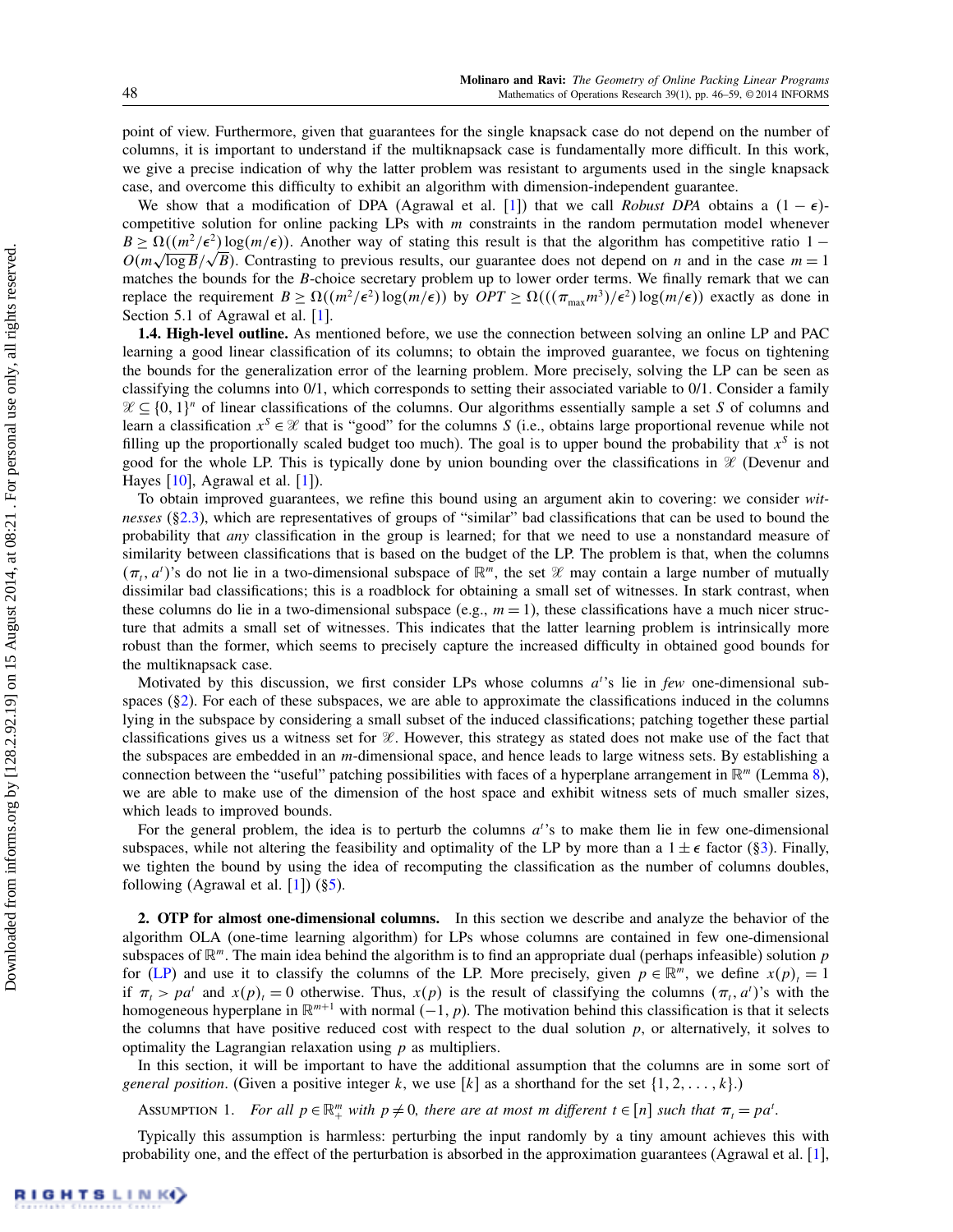Devenur and Hayes [\[10\]](#page-14-8)). But in order to ensure the correctness of our arguments, we keep this assumption explicitly.

**2.1. Sampling LP's.** To obtain a good dual solution p, we use the (random) LP consisting on the first s columns of [\(LP\)](#page-1-0) with appropriately scaled right-hand side:

$$
\max \sum_{t=1}^{s} \pi_{\sigma(t)} x_{\sigma(t)} \qquad (s, \delta)\text{-LP} \qquad \min \left\{ \frac{s}{n} \delta B \sum_{i=1}^{m} p_i + \sum_{t=1}^{s} \alpha_{\sigma(t)} \right\} \qquad (s, \delta)\text{-Dual}
$$
\n
$$
\sum_{t=1}^{s} a^{\sigma(t)} x_{\sigma(t)} \le \frac{s}{n} \delta B \qquad p a^{\sigma(t)} + \alpha_{\sigma(t)} \ge \pi_{\sigma(t)} \qquad t = 1, \dots, s
$$
\n
$$
p \ge 0
$$
\n
$$
x_{\sigma(t)} \in [0, 1] \quad t = 1, \dots, s.
$$
\n
$$
\alpha \ge 0.
$$
\n
$$
(s, \delta)\text{-Dual}
$$

Here  $\sigma$  denotes the random permutation of the columns of the LP. We use  $OPT(s, \delta)$  to denote the optimal value of  $(s, \delta)$ -LP, and  $OPT(s)$  to denote the optimal value of  $(s, 1)$ -LP.

The static pricing algorithm OLA of Agrawal et al. [\[1\]](#page-14-2) can then be described succinctly as follows. (To simplify the exposition, we assume that  $\epsilon n$  is an integer.)

1. Wait for the first  $\epsilon n$  columns of the LP (indexed by  $\sigma(1), \sigma(2), \ldots, \sigma(\epsilon n)$ ) and solve  $(\epsilon n, 1 - \epsilon)$ -dual. Let  $(p, \alpha)$  be the obtained dual optimal solution.

2. Use the classification given by p as above by setting  $x_{\sigma(t)} = x(p)_{\sigma(t)}$  for  $t = \epsilon n + 1, \epsilon n + 2, \ldots$  for as long as the solution obtained remains valid. From this point on set all further variables to zero.

Note that by definition this algorithm outputs a feasible solution with probability one. Our goal is then to analyze the quality of the solution produced, ultimately leading to the following theorem.

<span id="page-4-0"></span>THEOREM [1](#page-3-1). Fix  $\epsilon \in (0, 1]$ . Consider an instance of [\(LP\)](#page-1-0) such that (i) Assumption 1 holds; (ii) there are  $K \geq m$  one-dimensional subspaces of  $\mathbb{R}^m$  containing the columns a''s; (iii)  $B \geq \Omega((m/\epsilon^3) \log(K/\epsilon))$ . Then algorithm OLA returns a feasible solution with expected value at least  $(1 - 5\epsilon)OPT$ .

Let  $S = {\sigma(1), \ldots, \sigma(\epsilon n)}$  be the (random) index set of the columns sampled by OLA. We use  $p^s$  to denote the optimal dual solution obtained by OLA; notice that  $p^s$  is completely determined by S. To simplify the notation, we also use  $x^s$  to denote  $x(p^s)$ .

Notice that, for all the scenarios where  $x^s$  is feasible, the solution returned by OLA is identical to  $x^s$  with its components  $x^S_{\sigma(1)},\ldots,x^S_{\sigma(\epsilon n)}$  set to zero. Given this observation, we can actually focus on proving that  $x^S$  is a good solution.

<span id="page-4-2"></span>LEMMA [1](#page-3-1). Fix  $\epsilon \in (0, 1]$ . Suppose that (i) Assumption 1 holds; (ii) there are  $K \ge m$  one-dimensional subspaces of  $\mathbb{R}^m$  containing the columns a<sup>t</sup>'s; (iii)  $B \geq \Omega((m/\epsilon^3) \log(K/\epsilon))$ . Then with probability at least  $1-\epsilon$ ,  $x^S$  is a feasible solution for [\(LP\)](#page-1-0) with value at least  $(1-3\epsilon)OPT$ .

To see how Theorem [1](#page-4-0) follows from this, let  $\mathscr E$  denote the event that  $x^S$  is feasible for [\(LP\)](#page-1-0) with value at least  $(1 - 3\epsilon)$ OPT, which occurs with probability at least  $(1 - \epsilon)$ . Notice that in any scenario in  $\epsilon$  we have  $x_{\sigma(t)} = x_{\sigma(t)}^S$  for all  $t > \epsilon n$ . By the nonnegativity of the profits, we obtain

<span id="page-4-1"></span>
$$
\mathbb{E}\bigg[\sum_{t=1}^n \pi_{\sigma(t)} x_{\sigma(t)}\bigg] \ge \mathbb{E}\bigg[\sum_{t=1}^n \pi_{\sigma(t)} x_{\sigma(t)} \bigg| \mathcal{E}\bigg] \Pr(\mathcal{E}) = \mathbb{E}\bigg[\sum_{t > \epsilon n} \pi_{\sigma(t)} x_{\sigma(t)}^S \bigg| \mathcal{E}\bigg] \Pr(\mathcal{E}).\tag{1}
$$

Again using the definition of  $\mathscr{E}$ , we have  $\mathbb{E}[\sum_{t=1}^{n} \pi_{\sigma(t)} x_{\sigma(t)}^S | \mathscr{E}] Pr(\mathscr{E}) \geq (1 - 4\epsilon)OPT$ . Moreover, we have the inequality

$$
\mathbb{E}\bigg[\sum_{t\leq\epsilon n}\pi_{\sigma(t)}x_{\sigma(t)}^S\bigg|\,\mathcal{E}\bigg]\Pr(\mathcal{E})\leq \mathbb{E}\bigg[\sum_{t\leq\epsilon n}\pi_{\sigma(t)}x_{\sigma(t)}^S\bigg]\leq \epsilon OPT
$$

(see, e.g., Lemma 2.4 of Agrawal et al. [\[1\]](#page-14-2)). Using linearity of expectation and combining the two previous bounds, we get

$$
\mathbb{E}\bigg[\sum_{t>\epsilon n}\pi_{\sigma(t)}x_{\sigma(t)}^S\bigg|\,\mathscr{E}\bigg]\geq (1-5\epsilon)OPT,
$$

and the result follows from [\(1\)](#page-4-1).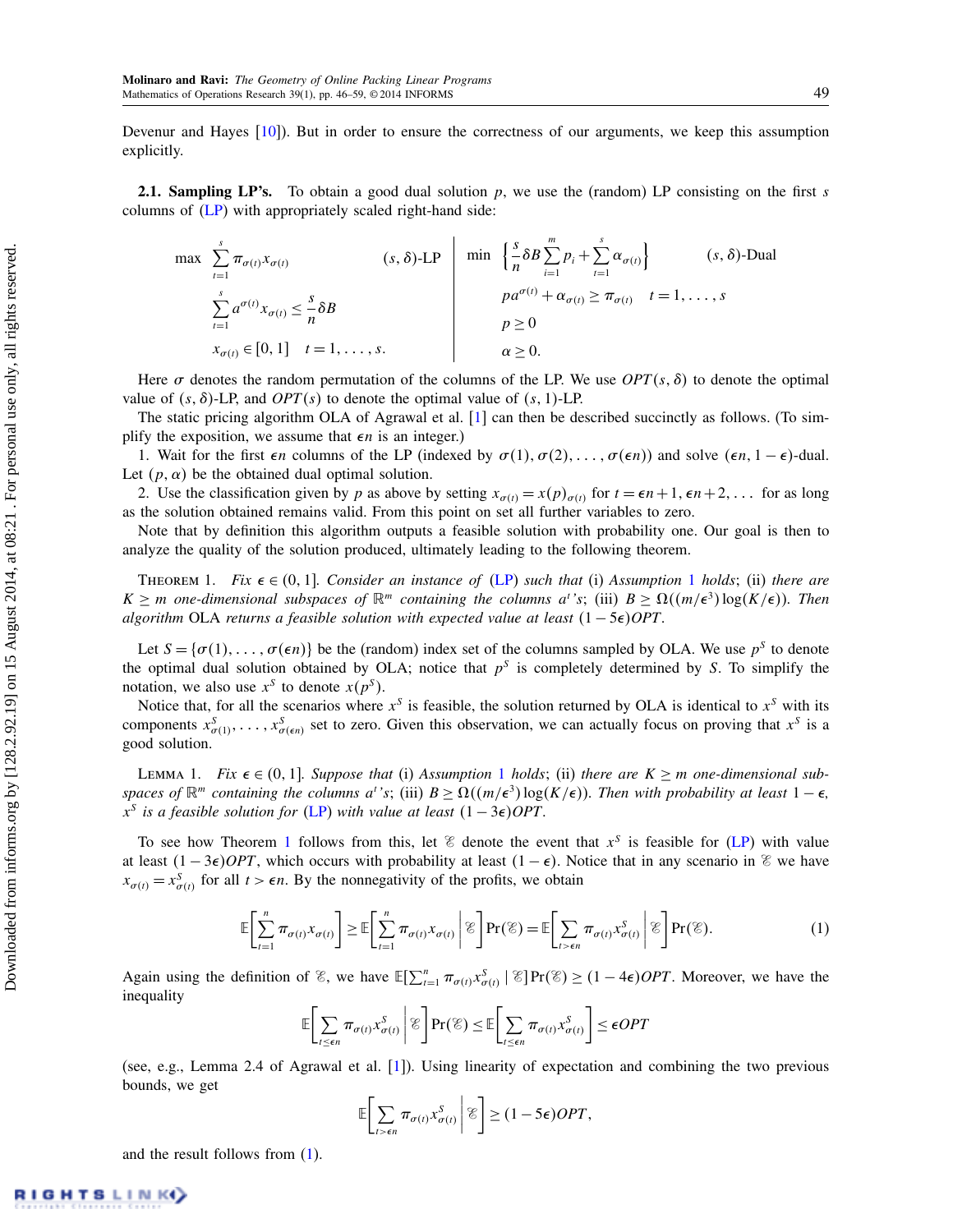**2.2. Connection to PAC learning.** We assume from now on that  $B \ge \Omega((m/\epsilon^3) \log(K/\epsilon))$ . Let  $\mathcal{X} =$  $\{x(p): p \in \mathbb{R}^m_+\} \subseteq \{0, 1\}^n$  denote the set of all possible linear classifications of the LP columns that can be generated by OLA. With slight overload in the notation, we identify a vector  $x \in \{0, 1\}^n$  with the set  $\{t \in [n]: x_t = 1\}$ indicated by it. The following definition is motivated by Lemma [1.](#page-4-2)

DEFINITION 1 (BAD SOLUTION). Given a scenario, we say that  $x^s$  is *bad* if it is either an infeasible solution for [\(LP\)](#page-1-0) or has value less than  $(1 - 3\epsilon)$ OPT. We say that x<sup>S</sup> is good otherwise.

As noted in previous work, since our decisions are made based on reduced costs it suffices to analyze the budget occupation (or complementary slackness) of the solution in order to understand its value. To make this precise, given  $x \in \{0, 1\}^n$  let  $a_i(x) = \sum_{t \in x} a_i^t$  be its occupation of the *i*th budget and let  $a_i^S(x) = (1/\epsilon) \sum_{t \in x \cap S} a_i^t$ be its appropriately scaled occupation of *i*th budget in the sampled LP (recall  $|S| = \epsilon n$ ). For completeness, we present the proof of the following lemma in Appendix B, which can be seen as an approximate version of an observation on Lagrangian relaxation made by Everett in the early 1960s (Everett [\[14\]](#page-14-22)) and is also related to the approximate complementary slackness conditions in Vazirani [\[27\]](#page-14-23).

<span id="page-5-2"></span>LEMMA 2. Consider a scenario where  $x^s$  satisfies (i) for all  $i \in [m]$ ,  $a_i(x^s) \leq B$  and (ii) for all  $i \in [m]$  with  $p_i^S > 0$ ,  $a_i(x^S) \ge (1 - 3\epsilon)B$ . Then  $x^S$  is good.

Recall that the solution  $x<sup>S</sup>$  is obtained by selecting the columns with positive reduced cost with respect to the optimal dual solution  $p^s$ . Therefore, it is intuitively clear that  $x^s$  resembles an optimal solution for  $(\epsilon n, 1 - \epsilon)$ -LP and thus should (approximately) be feasible and satisfy complementary slackness conditions. Using the assumption that the input is in general position, this is made formal in the following lemma, whose proof is also deferred to Appendix B.

<span id="page-5-1"></span>LEMMA 3. Suppose that Assumption [1](#page-3-1) holds. Then in every scenario,  $x^S$  satisfies the following: (i) for all  $i \in [m]$ ,  $a_i^S(x^S) \leq (1 - \epsilon)B$  and (ii) for every  $i \in [m]$  with  $p_i^S > 0$ ,  $a_i^S(x^S) \geq (1 - 2\epsilon)B$ .

Given the properties of  $x^s$  guaranteed by Lemma [3,](#page-5-1) together with the observation that  $a_i(x) = \mathbb{E}[a_i^s(x)]$  for all  $x$ , the idea is to use concentration inequalities to argue that the conditions in Lemma [2](#page-5-2) hold with good probability. Although concentration of  $a_i^S(x)$  for *fixed* x can be achieved via Chernoff-type bounds, the quantity  $a_i^S(x^S)$  has undesired correlations; obtaining an effective bound is the main technical contribution of this paper.

DEFINITION 2 (BADLY LEARNED). For a given scenario, we say that  $x \in \mathcal{X}$  can be badly learned for budget i if either (i)  $a_i^S(x) \le (1 - \epsilon)B$  and  $a_i(x) > B$  or (ii)  $a_i^S(x) \ge (1 - 2\epsilon)B$  and  $a_i(x) < (1 - 3\epsilon)B$ .

Essentially these are the classifications that look good for the sampled  $(\epsilon n, 1 - \epsilon)$ -LP but are actually bad for [\(LP\)](#page-1-0). More precisely, Lemmas [2](#page-5-2) and [3](#page-5-1) give the following.

OBSERVATION 2. Consider a scenario for which  $x^s$  is bad. Then  $x^s = x$  for some x that can be badly learned in this scenario for some budget  $i \in [m]$ .

This observation directly implies that

<span id="page-5-3"></span>
$$
\Pr(x^S \text{ is bad}) \le \Pr\bigg(\bigvee_{i \in [m], x \in \mathcal{X}} x \text{ can be badly learned for budget } i\bigg). \tag{2}
$$

Notice that indeed the right-hand side of this inequality does not depend on  $x<sup>S</sup>$ , it is only a function of how skewed  $a_i^S(x)$  is as compared to its expectation  $a_i(x)$  (over all  $x \in \mathcal{X}$ ).

From this point on, usually the right-hand side in the previous equation is upper bounded by taking a union bound over all its terms (Agrawal et al. [\[1\]](#page-14-2)). However, this strategy can be too wasteful, because if x and  $x'$ are "similar" there is a large overlap between the scenarios where  $a_i^S(x)$  is skewed and those where  $a_i^S(x')$  is skewed. To obtain improved guarantees, we introduce in the next section a new way of bounding the right-hand side of the above expression; we use something akin to a covering argument, although we need to use a suitable (and nonstandard) measure to capture the similarity between classifications.

<span id="page-5-0"></span>2.3. Similarity via witnesses. First, we partition the classifications that can be badly learned for budget i (for some scenario) into two sets, depending on why they are bad: for  $i \in [m]$ , let  $\mathcal{X}_i^+ = \{x \in \mathcal{X} : a_i(x) > B\}$ and  $\mathcal{X}^-_i = \{x \in \mathcal{X} : a_i(x) < (1 - 3\epsilon)B\}$ . To simplify the notation, given a set x we define skewm<sub>i</sub>( $\epsilon$ , x) to be the event that  $a_i^S(x) \le (1 - \epsilon)B$  and skewp<sub>i</sub> $(\epsilon, x)$  to be the event that  $a_i^S(x) \ge (1 - 2\epsilon)B$ . Notice that if  $x \in \mathcal{X}_i^+$ , then skewm<sub>i</sub>( $\epsilon$ , x) is the event that  $a_i^S(x)$  is significantly smaller than its expectation (skewed in the minus direction),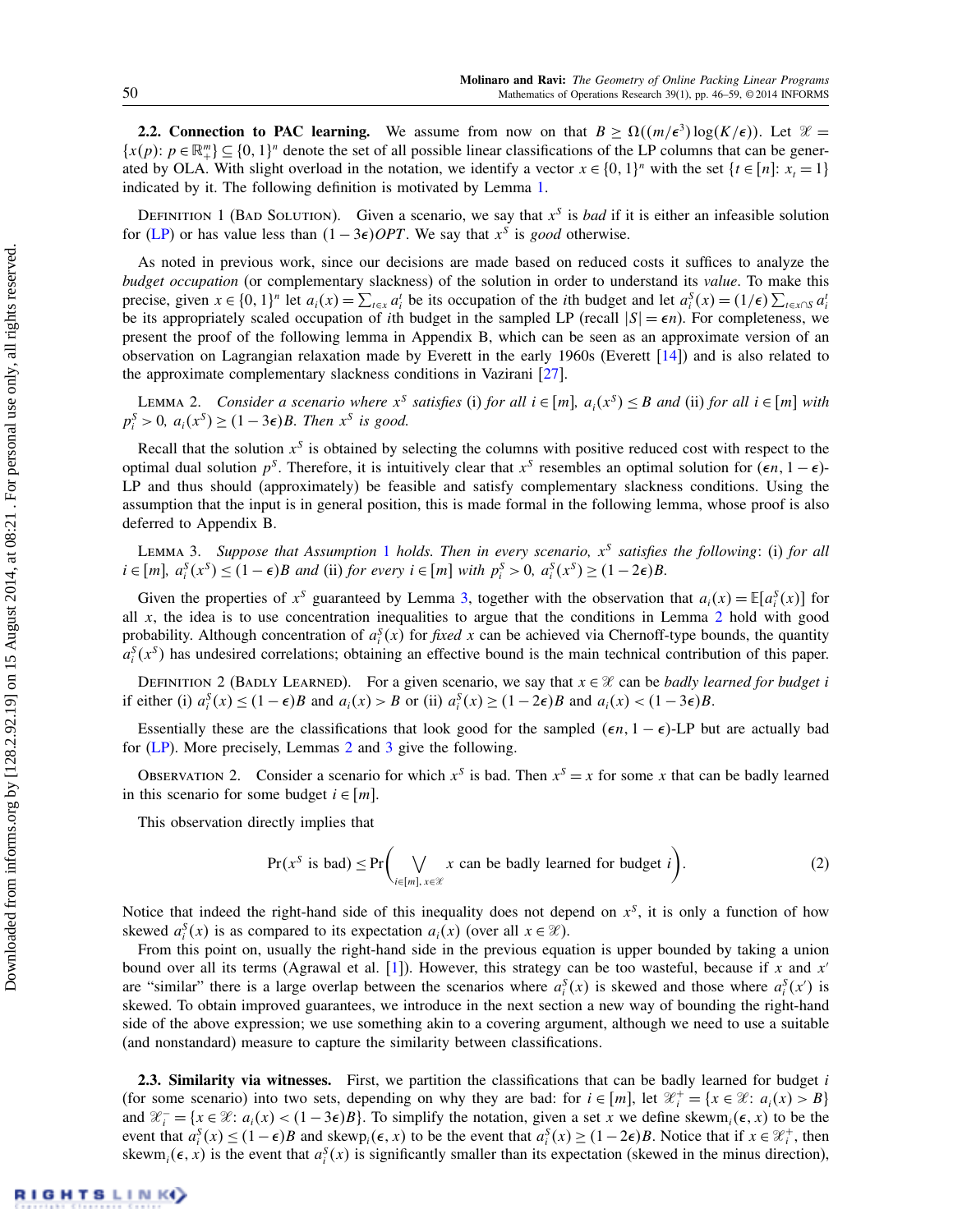whereas for  $x \in \mathcal{X}_i^-$  skewp<sub>i</sub> $(\epsilon, x)$  is the event that  $a_i^S(x)$  is significantly larger than its expectation (skewed in the plus direction). These definitions directly give the equivalence

<span id="page-6-0"></span>
$$
\Pr\bigg(\bigvee_{i,\,x\in\mathcal{X}}x\text{ can be badly learned for budget }i\bigg)=\Pr\bigg(\bigvee_{i,\,x\in\mathcal{X}^+_i}\text{skewm}_i(\epsilon,x)\vee\bigvee_{i,\,x\in\mathcal{X}^-_i}\text{skewp}_i(\epsilon,x)\bigg).
$$
 (3)

To introduce the concept of witnesses, consider two sets x, x', say, in  $\mathcal{X}_i^+$ . Take a subset  $w \subseteq x \cap x'$ ; the main observation is that, since  $a^t \ge 0$  for all t, for all scenarios we have  $a_i^S(w) \le a_i^S(x)$  and  $a_i^S(w) \le a_i^S(x')$ . In particular, the event skewm<sub>i</sub>( $\epsilon$ , x)  $\vee$  skewm<sub>i</sub>( $\epsilon$ , x') is contained in skewm( $\epsilon$ , w). The set w serves as a witness for scenarios that are skewed for either x or x'; if additionally  $a_i(w)$  are reasonably larger than  $(1 - \epsilon)B$ , we can then use concentration inequalities over skewm<sub>i</sub>( $\epsilon, w$ ) in order to bound probability of skewm( $\epsilon, x$ )  $\vee$ skewm( $\epsilon$ , x'). This ability of bounding multiple terms of the right-hand side of [\(3\)](#page-6-0) simultaneously is what gives an improvement over the naive union bound.

DEFINITION 3 (WITNESS). We say that  $\mathcal{W}_i^+$  is a witness set for  $\mathcal{X}_i^+$  if (i) for all  $w \in \mathcal{W}_i^+$ ,  $a_i(w) \ge (1 - \epsilon/2)B$ and (ii) for all  $x \in \mathcal{X}_i^+$  there is  $w \in \mathcal{W}_i^+$  contained in x. Similarly, we say that  $\mathcal{W}_i^-$  is a witness set for  $\mathcal{X}_i^-$  if (i) for all  $w \in \mathcal{W}_i^-$ ,  $a_i(w) \le (1 - 3\epsilon/2)B$  and (ii) for all  $x \in \mathcal{X}_i^-$  there is  $w \in \mathcal{W}_i^-$  containing x.

As indicated by the previous discussion, given witness sets  $\mathcal{W}_i^+$  and  $\mathcal{W}_i^-$  for  $\mathcal{X}_i^+$  and  $\mathcal{X}_i^-$ , we directly get the bound

<span id="page-6-1"></span>
$$
\Pr\bigg(\bigvee_{i,\,x\in\mathcal{X}_i^+}\text{skewm}_i(\epsilon,x)\vee\bigvee_{i,\,x\in\mathcal{X}_i^-}\text{skewp}_i(\epsilon,x)\bigg)\leq \Pr\bigg(\bigvee_{i,\,w\in\mathcal{W}_i^+}\text{skewm}_i(\epsilon,w)\vee\bigvee_{i,\,w\in\mathcal{W}_i^-}\text{skewp}_i(\epsilon,w)\bigg).
$$
 (4)

Using concentration inequalities, we can now bound the probability that  $x^s$  is bad in terms of the size of witnesses sets.

<span id="page-6-2"></span>LEMMA 4. Suppose that, for all  $i \in [m]$ , there are witness sets for  $\mathcal{X}_i^+$  and  $\mathcal{X}_i^-$  of size at most M. Then  $Pr(x^S \text{ is } bad) \leq 8mM \exp(-\epsilon^3 B/33).$ 

Proof. Combining Equations [\(2\)](#page-5-3), [\(3\)](#page-6-0), and [\(4\)](#page-6-1) and union bounding over all terms in the disjunction, we have that

$$
\Pr(x^S \text{ is bad}) \leq \sum_{i, w \in \mathbb{W}_i^+} \Pr(\text{skewm}_i(\epsilon, w)) + \sum_{i, w \in \mathbb{W}_i^-} \Pr(\text{skewp}_i(\epsilon, w)).
$$

Thus, it suffices to show that for all  $w \in \mathcal{W}_i^+$  (respectively,  $w \in \mathcal{W}_i^-$ ), the event skewm $_i(\epsilon, w)$  (respectively, skew $p_i(\epsilon, w)$ ) occurs with probability at most 2 exp( $-\epsilon^3 B/33$ ). The following simple inequalities will be helpful:

<span id="page-6-4"></span>For 
$$
\epsilon
$$
,  $\alpha$ ,  $\beta \ge 0$ ,  $\frac{1-\alpha\epsilon}{1+\beta\epsilon} \ge 1-(\alpha+\beta)\epsilon$  and  $\frac{1-\alpha\epsilon}{1-\beta\epsilon} \le 1-(\alpha-\beta)\epsilon$ . (5)

Take  $w \in \mathcal{W}_i^+$ . By definition of this set,  $a_i(w) \ge (1 - \epsilon/2)B$ , so the event skewm $(\epsilon, w)$  is contained in the event that  $a_i^S(w) \leq (1 - \epsilon)a_i(w)/(1 - \epsilon/2)$ , which is contained in the event  $a_i^S(w) \leq (1 - \epsilon/2)a_i(w)$ . Using a Chernoff-type bound (more explicitly, Corollary [1](#page-12-0) with  $\tau = \epsilon^2 a_i(w)/2$ ), we obtain that  $Pr(\text{skewm}(\epsilon, w)) \leq$  $2 \exp(-\epsilon^3 B/33)$ .

Similarly, take  $w \in \mathcal{W}_i^-$ , such that  $a_i(w) \leq (1 - 3\epsilon/2)B$ . It is easy to check that the event skewp $(\epsilon, w)$  is contained in  $a_i^S(w) \ge (1 + \epsilon/2) a_i(w)$  $a_i^S(w) \ge (1 + \epsilon/2) a_i(w)$  $a_i^S(w) \ge (1 + \epsilon/2) a_i(w)$ , so using Corollary 1 with  $\tau = \epsilon^2 B/2$  we get that  $Pr(\text{skewm}(\epsilon, w)) \le$  $2 \exp(-\epsilon^3 B/33)$ . This concludes the proof of the lemma.

The usefulness of defining witnesses as such is of course contingent upon the ability of finding witness sets that are much smaller than  $\mathcal{X}_i^+$  and  $\mathcal{X}_i^-$ . One reasonable choice of a witness set for, say,  $\mathcal{X}_i^+$  is the collection of all of its minimal sets; unfortunately, this may not give a witness set of small enough size. However, notice that a witness set need not be a subset of  $\mathcal{X}_i^+$  (or even  $\mathcal{X}$ ). Allowing elements outside  $\mathcal{X}_i^+$  gives the flexibility of obtaining witnesses that are associated to multiple "similar" minimal elements of  $\mathcal{X}_i^+$ , which is effective in reducing the size of witness sets.

<span id="page-6-3"></span>2.4. Good witnesses for almost one-dimensional columns. Given the previous lemma, our task is to find small witness sets. Unfortunately, when the  $(\pi_t, a^t)$ 's lie in a space of dimension at least 3,  $\mathcal{X}_i^+$  and  $\mathcal{X}_i^-$  may contain many (dependent on  $n$ ) disjoint sets (see Figure [1\)](#page-7-0), which shows that in general we cannot find small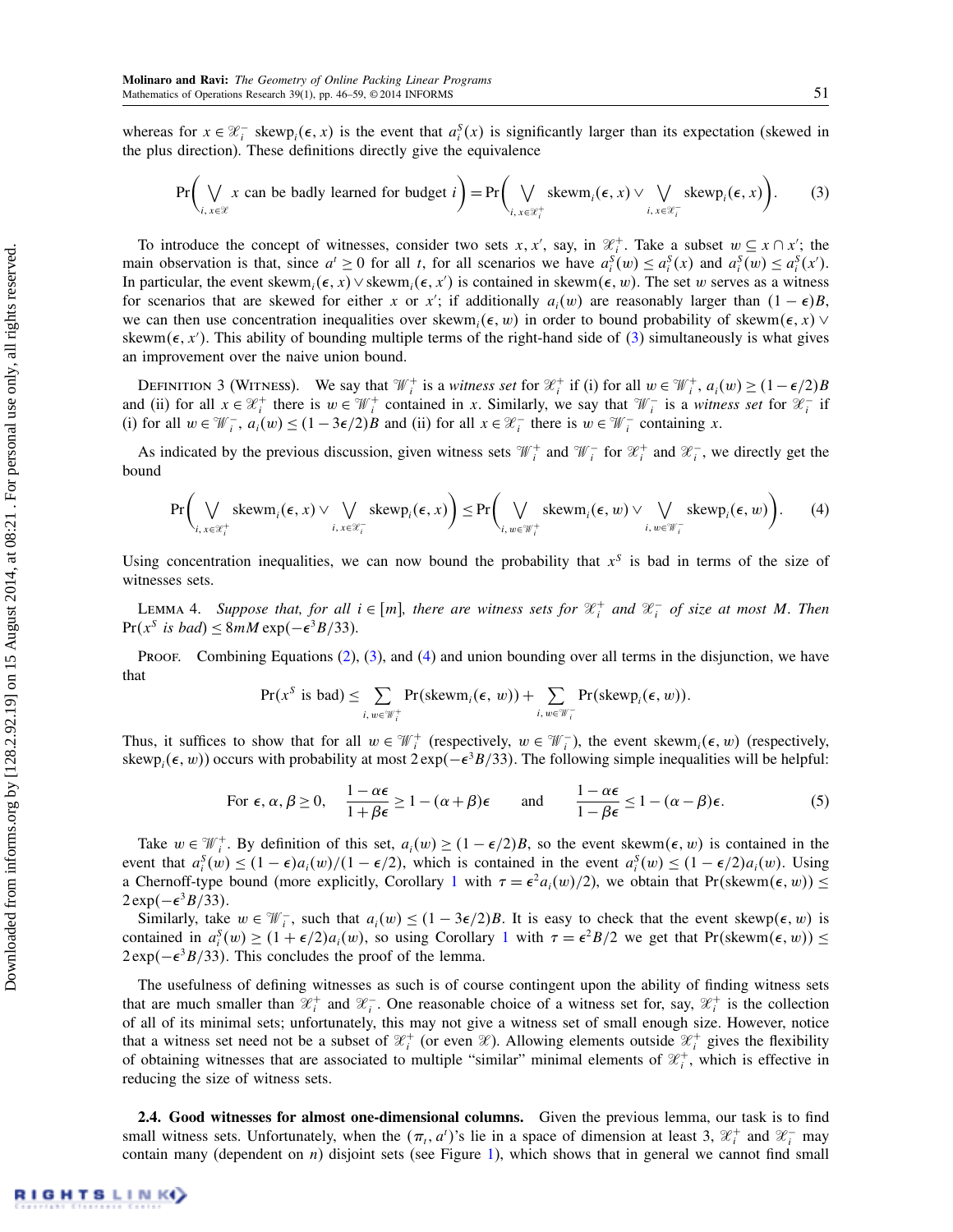

<span id="page-7-0"></span>FIGURE 1. Example of LP with  $m = 2$  constraints whose witness sets depend on the number of columns. Given a fixed B and  $\epsilon$ , consider the LP where all the  $\pi_i$ 's equal 1, and the columns  $a_i$ 's are depicted in the first figure: the circle represents a cluster of columns arbitrarily close to each other and that has total occupation  $(1 - \epsilon)B$  of both budgets 1 and 2; each square represents a cluster of columns arbitrarily close to each other that has total occupation at least  $2 \epsilon B$  for some budget. The second and the third picture show two linear classifications which are bad (they belong to  $\mathcal{X}_2^+$  for some 2), and whose intersection is the circle-cluster. Notice that there is no witness for both of these classifications simultaneously. Generalizing this LP by considering M clusters evenly spaced in the dashed semicircle of the first picture, we get that any witness set for  $\mathcal{X}_i^+$  has  $\Omega(M)$  elements, which can be made arbitrarily large.

witness sets directly. This sharply contrasts with the case where the  $(\pi_t, a^t)$ 's lie in a two-dimensional subspace of  $\mathbb{R}^{m+1}$ . In this case, it is not difficult to show that  $\mathcal X$  is a union of two chains with respect to inclusion. In the special case where the  $a^t$ 's lie in a one-dimensional subspace of  $\mathbb{R}^m$ , we show that  $\mathcal X$  is actually a single chain (Lemma [6\)](#page-7-1), and therefore we can take  $\mathcal{W}_i^+$  as the minimal set of  $\mathcal{X}_i^+$  and  $\mathcal{W}_i^-$  as the maximal set of  $\mathcal{X}_i^-$ .

Because of the above observations, we focus on LPs whose  $a^t$ 's lie in few one-dimensional subspaces. In this case,  $\mathcal{X}_i^+$  and  $\mathcal{X}_i^-$  are sufficiently well behaved so that we can find small (independent of *n*) witness sets.

<span id="page-7-2"></span>LEMMA 5. Suppose that there are  $K \ge m$  one-dimensional subspaces of  $\mathbb{R}^m$  that contain the a''s. Then there are witness sets for  $\mathcal{X}_i^+$  and  $\mathcal{X}_i^-$  of size at most  $(O((K/\epsilon) \log(K/\epsilon)))^m$ .

We use the rest of the section to prove this lemma. So assume its hypothesis and partition the index set [n] into  $C_1, C_2, \ldots, C_K$  such that for all  $j \in [K]$  the columns  $\{a^i\}_{i \in C_j}$  belong to the same one-dimensional subspace. Equivalently, for each  $j \in [K]$  there is a vector  $c^j$  of  $l_\infty$ -norm 1 such that for all  $t \in C_j$  we have  $a^t = ||a^t||_{\infty} c^j$ . An important observation is that now we can order the columns (locally) by the ratio of profit over budget occupation: without loss of generality assume that for all  $j \in [K]$  and  $t, t' \in C_j$  with  $t < t'$ , we have  $\pi_t/\|a'\|_{\infty} \ge \pi_{t'}/\|a^{t'}\|_{\infty}$  (notice that this ratio is well defined since by assumption  $a^t \ne 0$  for all  $t \in [n]$ ).

Given a classification x, we use  $x|_{C_j}$  to denote its projection onto the coordinates in  $C_j$ ; so  $x|_{C_j}$  is the induced classification on columns with indices in  $C_j$ . Similarly, we define  $\mathcal{X}|_{C_j} = \{x|_{C_j}: x \in \mathcal{X}\}\$ as the set of all classifications induced by  $\mathcal X$  in the columns in  $C_j$ .

Strengthening a previous observation, the main property that we get from working with one-dimensional subspaces is the following.

<span id="page-7-1"></span>LEMMA 6. For each  $j \in [K]$ , the sets in  $\mathcal{X}|_{C_j}$  are prefixes of  $C_j$ .

PROOF. Fix  $j \in [K]$ . Consider a set  $x \in \mathcal{X}$  and let p be a dual vector such that  $x(p) = x$ . Let t' be the last index of  $C_j$  that belongs to  $x|_{C_j}$ ; this implies that  $\pi_{t'} > pa^{t'} = pc^{j} ||a^{t'}||_{\infty}$ , or alternatively  $\pi_{t'}/||a^{t'}||_{\infty} > pc^{j}$ . By the ordering of the columns, for all  $t \in C_j$  smaller than t' we have  $\pi_t / \|a^t\|_{\infty} \ge \pi_{t'} / \|a^{t'}\|_{\infty} > pc^j$  and hence  $t \in [c_j]$ . By definition of t' it follows that  $x|_{C_j} = \{t \in C_j : t \le t'\}$ , a prefix of  $C_j$ ; this concludes the proof.

To simplify the notation fix  $i \in [m]$  for the rest of this section, so we aim at providing witness sets for  $\mathcal{X}_i^+$  and  $\mathcal{X}_i^-$ . The idea is to group the classifications according to their budget occupation caused by the different column classes  $C_j$ 's. To make this formal, start by covering the interval  $[0, B + m]$  with intervals  ${I_l}_{l\in L}$ , where  $I_0 = [0, \epsilon B/(4K))$  and  $I_l = [(\epsilon B/(4K))(1 + \epsilon/4)^{l-1}, (\epsilon B/(4K))(1 + \epsilon/4)^l)$  for  $l > 0$  and  $L =$  $\{0,\ldots,[\log_{1+\epsilon/4}(8K/\epsilon)]\}$  (note that since  $B \ge m$ , we have  $B + m \le 2B$ ). Define  $\mathcal{B}_{i,j}^l$  as the set of partial classifications  $y \in \mathcal{X}|_{C_i}$  whose budget occupation  $a_i(y)$  lies in the interval  $I_i$ . For  $v \in L^k$  define the family of classifications  $\mathcal{B}_i^v = \{ (y^1, y^2, \dots, y^K) : y^j \in \mathcal{B}_{i,j}^{v_j} \}$ . The  $\mathcal{B}_i^{v}$ 's then provide the desired grouping of the classifications. Note that the  $\mathcal{B}_i^v$ 's may include classifications not in  $\mathcal X$  and may not include classifications in  $\mathcal X$  that have occupation  $a_i(\cdot)$  greater than  $B + m$ .

Now consider a nonempty  $\mathcal{B}_i^v$ . Let  $\underline{w}_i^v$  be the inclusion-wise smallest element in  $\mathcal{B}_i^v$ . Notice that such unique smallest element exists: since  $\mathcal{Z}|_{C_j}$  is a chain, so is  $\mathcal{B}_{i,j}^{v_j}$ , and hence  $\underline{w}_i^v$  is union (over j) of the smallest elements in the sets  $\{\mathcal{B}_{i,j}^{v_j}\}_j$ . Similarly, let  $\bar{w}_i^v$  denote the largest element in  $\mathcal{B}_i^v$ . Intuitively,  $\underline{w}_i^v$  and  $\bar{w}_i^v$  will serve as witnesses for all the sets in  $\mathcal{B}_{i}^{v}$ .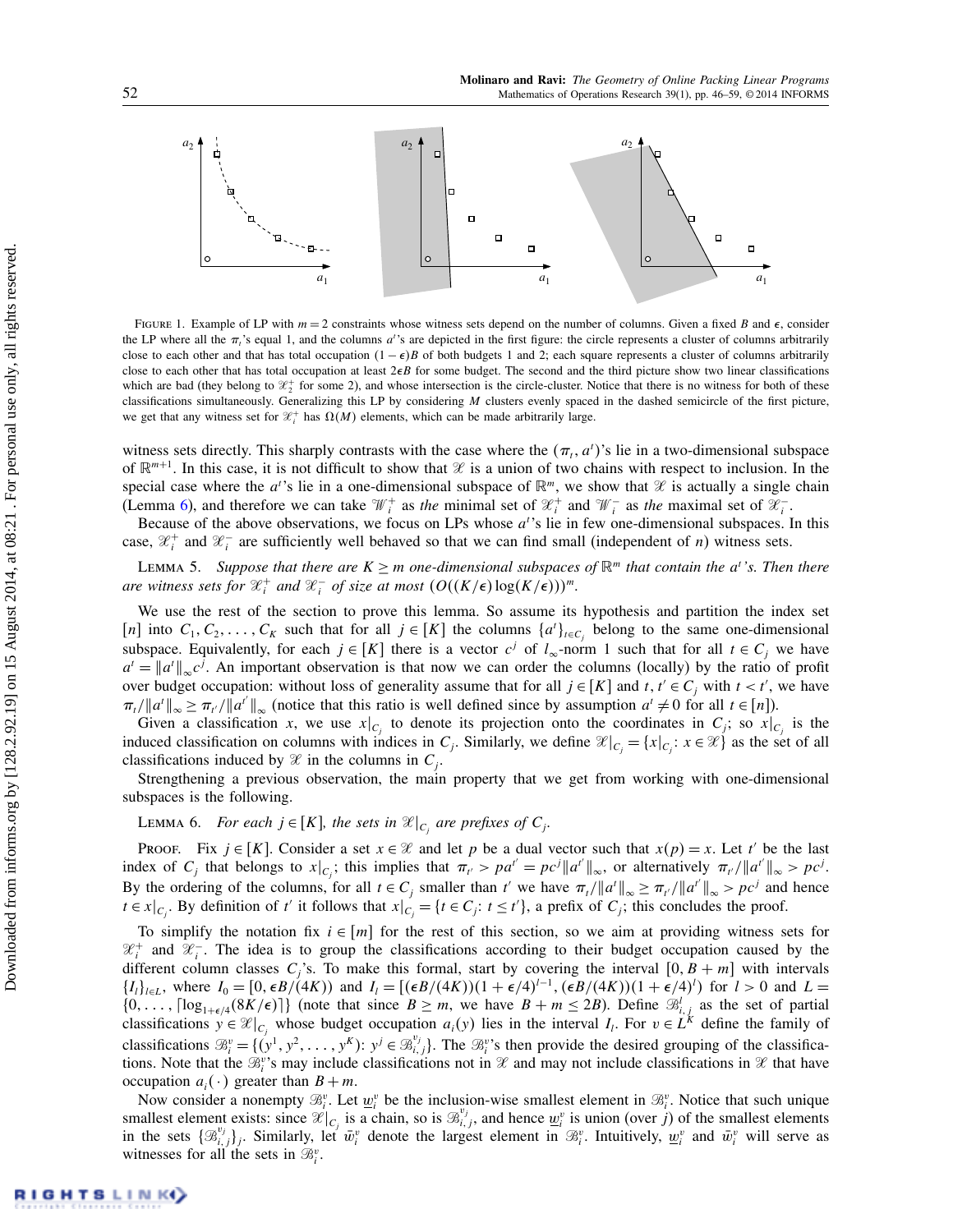Finally, define the witness sets by adding the  $\underline{w}_i^v$  and  $\overline{w}_i^v$ 's of appropriate size corresponding to meaningful  $\mathcal{B}_{i}^{v}$ 's: set  $\mathcal{W}_{i}^{+} = \{\underline{w}_{i}^{v} : \mathcal{B}_{i}^{v} \cap \mathcal{X} \neq \emptyset, a_{i}(\underline{w}_{i}^{v}) \geq (1 - \epsilon/2)B\}$  and  $\mathcal{W}_{i}^{-} = \{\overline{w}_{i}^{v} : \mathcal{B}_{i}^{v} \cap \mathcal{X} \neq \emptyset, a_{i}(\overline{w}_{i}^{v}) \leq (1 - 3\epsilon/2)B\}$ .

It is not too difficult to see that indeed, say,  $\mathcal{W}_i^+$  is a witness set for  $\mathcal{X}_i^+$ : If  $x \in \mathcal{X}_i^+$  belongs to some  $\mathcal{B}_i^v$ , then  $\underline{w}_i^v$  belongs to  $\mathcal{W}_i^+$  and is easily shown to be a witness for x. However, if x does not belong to any  $\mathcal{B}_i^v$ , by having too large  $a_i(x)$ , the idea is to find a smaller set  $x' \subseteq x$  that belongs to some  $\mathcal{B}_i^v$  and to  $\mathcal{X}$ , and then use  $\underline{w}_i^v$  as a witness for x. We note that ignoring induced classifications with occupation larger than  $B + m$  and ignoring  $B_i^{\nu}$ 's that do not intersect  $\mathcal X$  is very important for guaranteeing that  $\mathcal W_i^+$  and  $\mathcal W_i^-$  are small. The following lemma is proved formally in Appendix C.

<span id="page-8-3"></span>LEMMA 7. The sets  $\mathcal{W}_i^+$  and  $\mathcal{W}_i^-$  are witness sets for  $\mathcal{X}_i^+$  and  $\mathcal{X}_i^-$ .

**2.5. Bounding the size of witness sets.** Clearly these witness sets  $\mathcal{W}_i^+$  and  $\mathcal{W}_i^-$  have size at most  $|L|^K$ . Although this size is independent of *n*, it is still unnecessarily large since it only uses locally (for each  $C_j$ ) the fact that  $\mathcal X$  consists of linear classifications; in particular, it does not use the dimension of the ambient space  $\mathbb{R}^m$ . Suppose that  $J \subseteq K$ , of cardinality m, is such that the directions  $\{c^j\}_{j \in J}$  form a basis of  $\mathbb{R}^m$ . Knowing the partial classification  $x(p)|_{C_j}$ , or more precisely the value of  $pc^j$ , for all  $j \in J$  completely determines the whole classification  $x(p)$ . Similarly, knowing that  $x(p)|_{C_j} \in \mathcal{B}_i^{v_j}$  for all  $j \in J$  should give some information about which  $\mathcal{B}_i^{v_j}$ 's  $x(p)|_{C_j}$  can belong to for  $j \notin J$ ; this indicates that there are not enough degrees of freedom to allow a linear classification in  $\mathcal{B}_i^v$  for each  $v \in L^K$ . The difficulty in making this argument formal is that the latter information does not completely determine which  $\mathcal{B}_i^v$  the classification  $x(p)$  belongs to. The idea is not to use a fixed set  $J$  of indices, but look at the whole  $K$  simultaneously.

<span id="page-8-0"></span>LEMMA 8. At most  $(O((K/\epsilon) \log(K/\epsilon)))^m$  of the  $\mathcal{B}_i^v$ 's contain an element from  $\mathcal{X}$ .

PROOF. To capture the fact that our classification is obtained via dual vectors in  $\mathbb{R}^m$ , we move from analyzing classifications to analyzing dual vectors. For  $v \in L^K$  define  $P^v$  as the set of nonnegative dual vectors p such that  $x(p)$  belongs to  $\mathcal{B}_i^v$ . It suffices to prove that at most  $(O((K/\epsilon) \log(K/\epsilon)))^m$  of the families  $P^v$ 's are nonempty. The main idea is to use that fact that the  $P^{\nu}$ 's come from a hyperplane arrangement (Matoušek [\[23\]](#page-14-24)) in  $\mathbb{R}^m$ .

To start, for  $j \in [K]$  and  $l \in L$  define  $P_j^l = \{ p \in \mathbb{R}^m_+ : x(p)|_{C_j} \in \mathcal{B}_{i,j}^l \}$ . Since  $x(p) \in \mathcal{B}_i^v$  if and only if for all  $j \in [K]$  we have  $x(p)|_{C_j} \in \mathcal{B}_{i,j}^{v_j}$ , it follows that  $P^v = \bigcap_j P_j^{v_j}$ . Let  $\tau_j^l$  denote the first index in  $C_j$  such that the prefix  $\{t \in C_j : t \leq \tau_j^l\}$  occupies the budget i to an extent in  $I_i$ . Using Lemma [6](#page-7-1) and the fact that the  $a^{t,s}$  are nonnegative, we get that  $\mathcal{B}_{i,j}^l$  is the set of all prefixes of  $C_j$  that contain  $\tau_j^l$  but do not contain  $\tau_j^{l+1}$ . Moreover, notice that the set  $x(p)|_{C_j}$  contains  $\tau_j^l$  if and only if  $\pi_{\tau_j^l} > pa^{\tau_j^l}$ . It then follows from these observations we can express the set  $P_j^l$  using linear inequalities  $P_j^l = \{p \in \mathbb{R}_+^{m} : \pi_{\tau_j^l} > pa^{\tau_j^l}, \pi_{\tau_j^{l+1}} \leq pa^{\tau_j^{l+1}}\}$ . Since  $P^v = \bigcap_j P_j^{v_j}$ , we have that  $P^v$  is given by the intersection of half-spaces defined by hyperplanes of the form  $\pi_{\tau_i^t} = p a^{\tau_i^t}$  and  $p_i = 0$ .

So consider the arrangement given by all hyperplanes  $\{\pi_{\tau_j^i} = pa^{\tau_j^i}\}_{j \in [K], l \in L}$  and  $\{p_i = 0\}_{i=1}^m$ . Given a face F in this arrangement and a set  $P^v$ , either F is contained in  $P^v$  or these sets are disjoint. Since the faces of the arrangement cover  $\mathbb{R}^m$ , it follows that each nonempty  $P^v$  contains at least one these faces.

Notice that the arrangement is defined by  $|K||L|^{K}m \le O((Km/\epsilon) \log(K/\epsilon))$  hyperplanes, where the last inequality uses the fact that  $\log(1 + \epsilon/4) \ge \epsilon \log(1 + 1/4)$  holds (by concavity) for  $\epsilon \in [0, 1]$ . It is known that an arrangement with  $h \ge m$  hyperplanes in  $\mathbb{R}^m$  has at most  $((eh)/m)^m$  faces (see section 6.1 of Matoušek [\[23\]](#page-14-24) and p. 82 of Matoušek and Nešetřil  $[24]$ ). Using the conclusion of the previous paragraph, we get that there are at most  $(O((K/\epsilon) \log(K/\epsilon)))^m$  nonempty  $P^v$ 's and the result follows.

This lemma implies that  $\mathcal{W}_i^+$  and  $\mathcal{W}_i^-$  each has size at most  $(O((K/\epsilon) \log(K/\epsilon)))^m$ , which then proves Lemma [5.](#page-7-2) Finally, applying Lemma [4](#page-6-2) we conclude the proof of Lemma [1.](#page-4-2)

<span id="page-8-1"></span>3. Robust OLA. In this section we consider [\(LP\)](#page-1-0) with columns that may not belong to few one-dimensional subspaces. Given the results of the previous section, the idea is clear: we would like to perturb the columns of this LP so that it belongs to few one-dimensional subspaces and such that an approximate solution for this perturbed LP is also an approximate solution for the original one. More precisely, we will obtain a set of vectors  $Q \subseteq \mathbb{R}^m$  and transform the vector  $a^t$  into  $\tilde{a}^t$ , which is a scaling of a vector in Q, and we let the rewards  $\pi_t$ remain unchanged.

A basic but crucial observation is that solutions to an LP are robust to slight changes in the constraint matrix. The following lemma makes this precise and will guide us to obtaining the desired set Q.

<span id="page-8-2"></span>LEMMA 9. Consider real numbers  $\pi_1, \ldots, \pi_n$  and vectors  $a^1, \ldots, a^n$  and  $\tilde{a}^1, \ldots, \tilde{a}^n$  in  $\mathbb{R}^m_+$  such that  $\|\tilde{a}^t - a^t\|_{\infty} \leq (\epsilon/(m+1)) \|a^t\|_{\infty}$ . If x is an  $\epsilon$ -approximate solution for [\(LP\)](#page-1-0) with columns  $(\pi_t, \tilde{a}^t)$  and right-hand side  $(1 - \epsilon)B$ , then x is a 2 $\epsilon$ -approximate solution for the LP [\(LP\)](#page-1-0).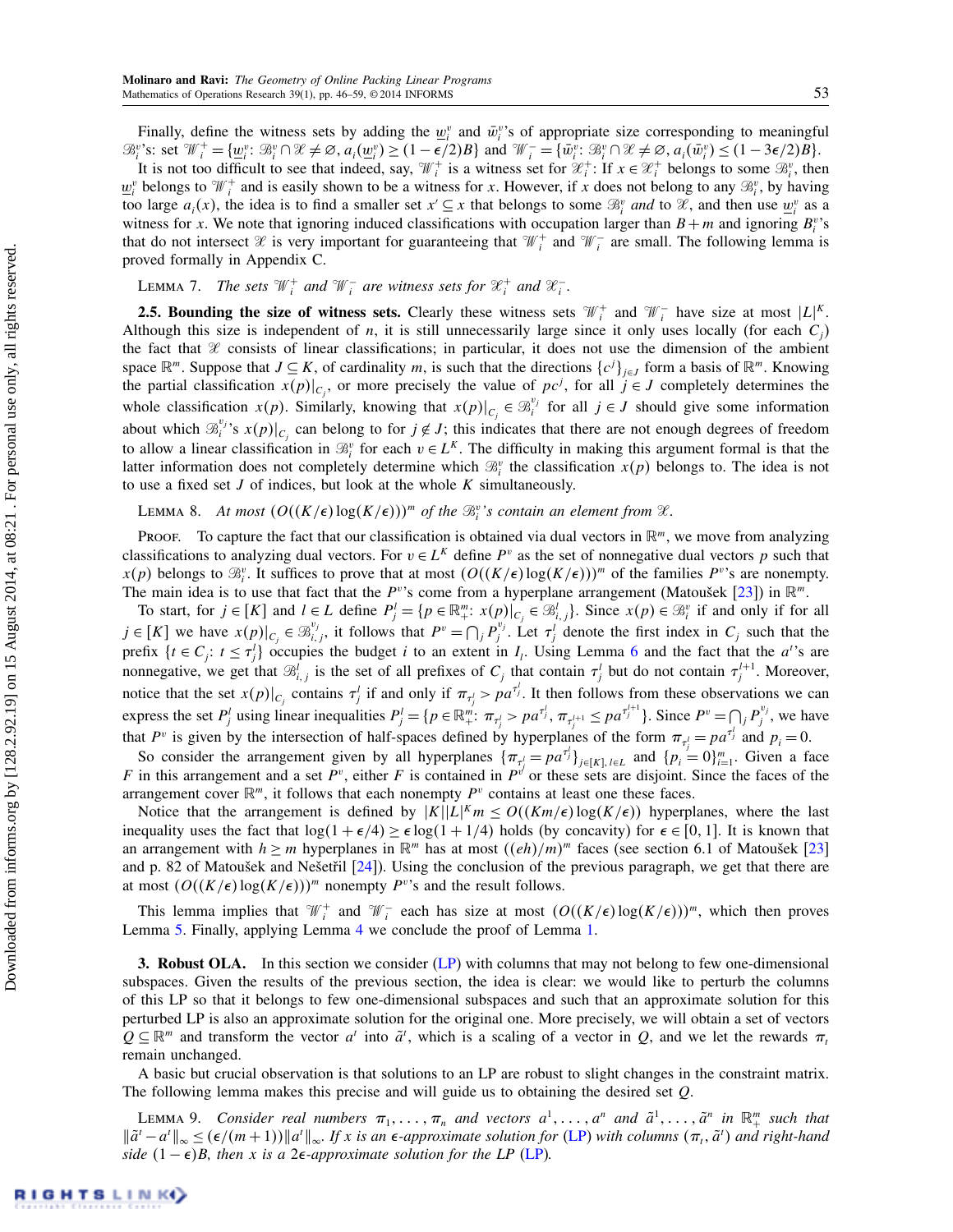Proof. Let LP1 denote the LP with columns  $(\pi_t, \tilde{a}^t)$  and right-hand side  $(1 - \epsilon)B$  and LP2 denote the LP with columns  $(\pi_t, a^t)$  and right-hand side B. Let x be an  $\epsilon$ -approximate solution for LP1. Notice that we can upper bound  $||a^t - \tilde{a}^t||_{\infty}$  as a function of  $||\tilde{a}^t||_{\infty}$ :

$$
\|\tilde{a}^t\|_{\infty} \ge \|a^t\|_{\infty} - \|a^t - \tilde{a}^t\|_{\infty} \ge \frac{m}{\epsilon} \|a^t - \tilde{a}^t\|_{\infty},
$$

where the first inequality follows from triangle inequality. That is, we have  $||a^t - \tilde{a}^t||_{\infty} \le (\epsilon/m) ||\tilde{a}^t||_{\infty}$ . Given this bound, it is easy to see that  $x$  is feasible for LP2:

$$
\sum_{t} a_{i}^{t} x_{t} \leq \sum_{t} (\tilde{a}_{i}^{t} + \|a_{i}^{t} - \tilde{a}_{i}^{t}\|) x_{t} \leq (1 - \epsilon)B + \sum_{t} \|a^{t} - \tilde{a}^{t}\|_{\infty} x_{t} \leq (1 - \epsilon)B + \frac{\epsilon}{m} \sum_{t} \|\tilde{a}^{t}\|_{\infty} x_{t} \leq B,
$$

where the last inequality uses the fact that  $\sum_{t} ||\tilde{a}^t||_{\infty} x_t \le ||\tilde{a}^t||_1 x_t \le mB$ , since x is a feasible solution and the  $\tilde{a}^t$ 's are nonnegative.

To show that x is a  $2\epsilon$ -approximate solution for LP2, it suffices to show that the optimum of LP1 is at least  $1/(1+\epsilon)$  times the optimum of the LP2, since then x will be within a factor of  $(1-\epsilon)/(1+\epsilon) \ge (1-2\epsilon)$  the optimum of LP2. So let  $x^*$  be an optimal solution for LP2. Using the same argument as before, it is easy to see that  $x^*/(1+\epsilon)$  is feasible for LP1; this concludes the proof of the lemma.

3.1. Perturbing the columns. To simplify the notation, set  $\delta = \epsilon/(m+1)$ ; also, for simplicity of exposition we assume that  $1/\delta$  is integral.

When constructing Q, we want the rays spanned by each of its vectors to be "uniform" over  $\mathbb{R}^m_+$ . Naturally, we focus on the intersection of these rays and the unit  $l_{\infty}$  sphere: we set Q to be a  $\delta$ -net of the latter. More explicitly, we take Q to be the vectors in  $\{\delta/2, \delta, 3\delta/2, \ldots, 1\}^m$  that have  $l_\infty$  norm 1. Note that all vectors in Q have all components strictly positive; also note that  $|Q| = (O(m/\epsilon))^m$ .

Given a vector  $a^t$ , we would like to set the transformed vector to be  $q^t ||a^t||_{\infty}$ , where  $q^t$  is the vector in Q closest to  $a^t/\|a^t\|_{\infty}$ . However, the vectors obtained would not satisfy Assumption [1.](#page-3-1) Therefore, we actually set the transformed vector to be  $\tilde{a}^t = q^t(||a^t||_{\infty} + \eta_t)$ , where  $\eta_t$  is any continuous random variable with sufficiently small range (in particular, it is smaller than  $\delta ||a^t||_{\infty}/2$ ); also, we require these random variables to be mutually independent across all t's. Using the fact that  $pq' > 0$  for all  $p \in \mathbb{R}^m_+$  different from 0, it follows from standard arguments that with probability 1 these transformed vectors satisfy Assumption [1](#page-3-1) (Agrawal et al. [\[1\]](#page-14-2), Devenur and Hayes  $[10]$ ).

In addition, by definition of Q, for every vector  $v \in \mathbb{R}^m$  of unit  $l_\infty$ -norm, there is a vector  $q \in Q$  with  $||v - q||_{\infty} \le \delta/2$ . Using this observation, it follows that the vectors  $\tilde{a}^t$  satisfy the property required in Lemma [9:](#page-8-2)

$$
\|a^{t}-\tilde{a}^{t}\|_{\infty} \leq \|(a^{t}-q^{t}\|a^{t}\|_{\infty})\|_{\infty} + |\eta_{t}|\|q^{t}\|_{\infty} = \|a^{t}\|_{\infty} \left\|\frac{a^{t}}{\|a^{t}\|_{\infty}} - q^{t}\right\|_{\infty} + |\eta_{t}|\|q^{t}\|_{\infty} \leq \delta \|a^{t}\|_{\infty}.
$$

3.2. Algorithm robust OLA. One way to think of the algorithm robust OLA is that it works in two phases. First, it transforms the vectors  $a^t$  into  $\tilde{a}^t$  as described above. Then it returns the solution obtained by running the algorithm OLA over the LP with columns  $(\pi_t, \tilde{a}^t)$  and right-hand side  $(1 - \epsilon)B$ . Notice that this algorithm can indeed be implemented to run in an online fashion.

Putting together the discussion in the previous paragraphs and the guarantee of OLA for almost one-dimensional columns given by Theorem [1](#page-4-0) with  $K = |Q| = (O(m/\epsilon))^m$ , we obtain the following theorem.

THEOREM 3. Fix  $\epsilon \in (0,1]$  and suppose that  $B \geq \Omega((m^2/\epsilon^3) \log(m/\epsilon))$ . Then the algorithm robust OLA returns a solution to the online [\(LP\)](#page-1-0) with expected value at least  $(1 - 10\epsilon)OPT$ .

**4. Algorithm**  $(s, \delta)$ -OLA. Our final algorithm robust DPA (as the algorithm DPA) can be seen as a combination of solutions to multiple sampled LPs, obtained via a modification of OLA denoted by  $(s, \delta)$ -OLA. In this section we describe and analyze the algorithm  $(s, \delta)$ -OLA.

This algorithm aims at solving the program  $(2s, 1)$ -LP and can be described as follows: it finds an optimal dual solution  $(p, \alpha)$  for  $(s, (1 - \delta))$ -LP and sets  $x_{\sigma(t)} = x(p)_{\sigma(t)}$  for  $t = s + 1, s + 2, \ldots, t' \leq 2s$  such that t' is the maximum one guaranteeing  $\sum_{t=s+1}^{2s} a^{\sigma(t)} x_{\sigma(t)} \le (s/n)B$  (for all other t's it sets  $x_{\sigma(t)} = 0$ ).

<span id="page-9-0"></span>The analysis of  $(s, \delta)$ -OLA is similar to the one employed for OLA. The main difference is that this algorithm tries to approximate the value of the *random* LP  $(2s, 1)$ -LP. This requires a partition of the bad classifications, which is more refined than simply splitting into  $\mathcal{X}_i^+$  and  $\mathcal{X}_i^-$ , and witness sets need to be redefined appropriately. Again let  $S = \{\sigma(1), \sigma(2), \ldots, \sigma(s)\}\$  be the random index set of the first s columns of the LP, let  $T =$  $\{\sigma(s+1), \sigma(s+2), \ldots, \sigma(2s)\}\$ and  $U = S \cup T$ . We use  $\pi_U$  to denote the vector  $(\pi_t)_{t \in U}$ .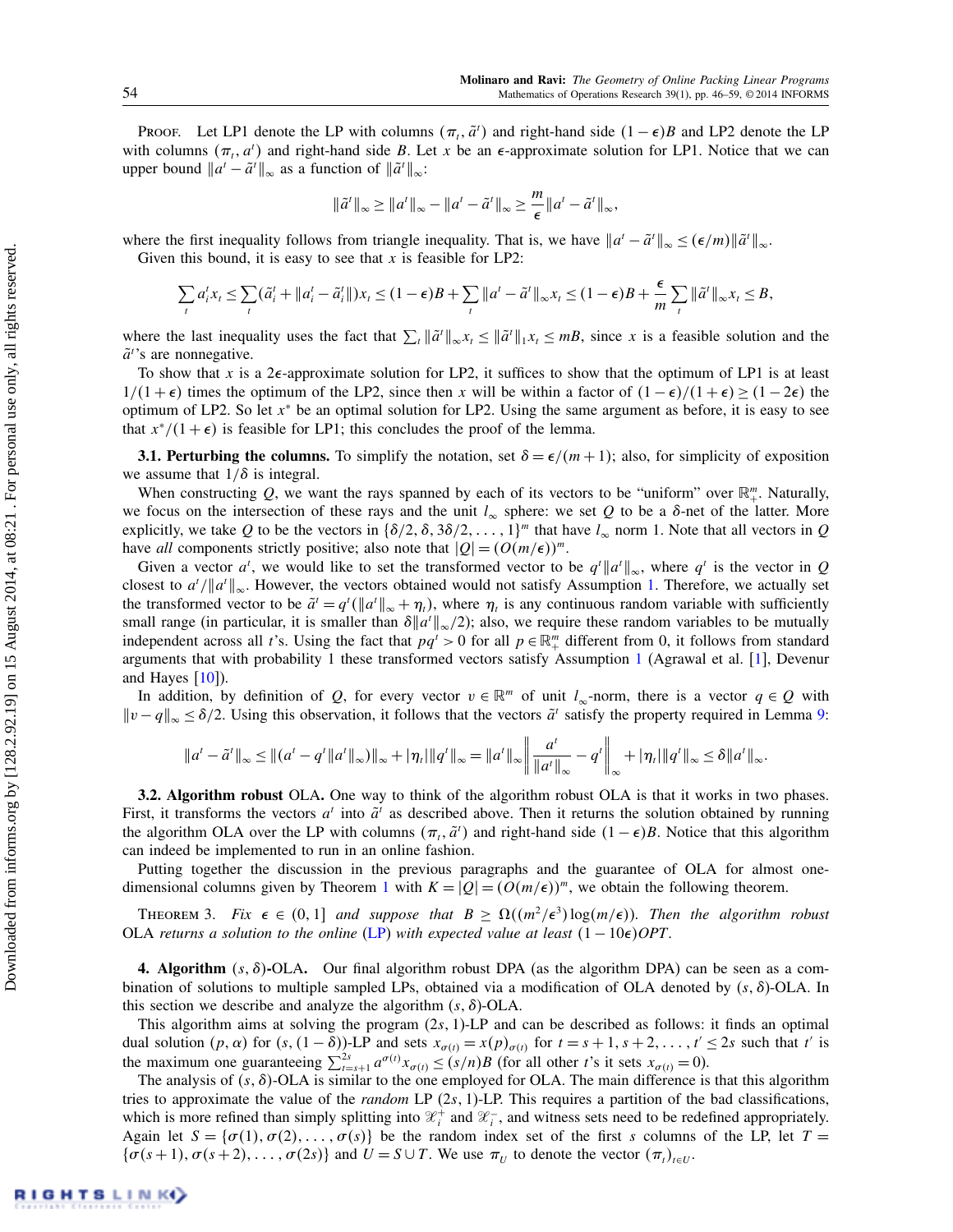LEMMA [1](#page-3-1)0. Fix an integer s and a real number  $\delta \in (0, 1/10)$ . Suppose that (i) Assumption 1 holds; (ii) there are  $K \ge m$  one-dimensional subspaces of  $\mathbb{R}^m$  containing the columns  $a^t$ 's; (iii)  $\delta^2 sB/n \ge \Omega(m\ln(K/\delta))$ . Then algorithm  $(s, \delta)$ -OLA returns a solution x satisfying  $a_i^T(x) \leq B$  for all  $i \in [m]$  with probability 1 and with expected value  $\mathbb{E}[\pi_U x] \geq (1 - 3\delta) \mathbb{E}[OPT(2s)] - \mathbb{E}[OPT(s)] - \delta^2 OPT$ .

In the remaining part of the section we prove Lemma [10.](#page-9-0) Again we use  $p<sup>S</sup>$  to denote the dual vector used by  $(s, \delta)$ -OLA for its classification, and set  $x^s = x(p^s)$ . With slight abuse in the notation, we often see  $x^s$ as a (possibly infeasible) solution for  $(2s, 1)$ -LP, which means that we truncate the vector  $x<sup>S</sup>$  to the first  $2s$ coordinates  $x^S_{\sigma(1)}, \ldots, x^S_{\sigma(2s)}$ .

As before, we focus on proving the following lemma; the proof that this lemma implies Lemma [10](#page-9-0) is presented at the end of this section.

<span id="page-10-0"></span>LEMMA [1](#page-3-1)1. Fix an integer s and a real number  $\delta \in (0, 1/10)$ . Suppose that (i) Assumption 1 holds; (ii) there are  $K \ge m$  one-dimensional subspaces of  $\mathbb{R}^m$  containing the columns a''s; (iii)  $\delta^2 sB/n \ge \Omega(m\ln(K/\delta))$ . Then with probability at least  $(1-\delta^2)$ ,  $x^S$  satisfies  $a_i^T(x^S) \leq B$  for all  $i \in [m]$  and has value  $\pi_U x^S \geq (1-3\delta)OPT(2s)$ .

In a given scenario, we now say that  $x^s$  is *bad* if  $a_i^T(s^s) > B$  for some  $i \in [m]$  or if  $\pi_U x^s (1 - 3\delta) OPT(2s)$ . In this scenario, now a classification  $x \in \mathcal{X}$  can be *badly learned for budget i due to infeasibility* if  $a_i^S(x) \leq$  $(1 - \delta)B$  and  $a_i^T(x) > B$ ; x can be badly learned for budget i due to value if  $a_i^S(x) \ge (1 - 2\delta)B$  and  $a_i^U(x)$  $(1-3\delta)B$ . Then x can be *badly learned for budget i* if it falls into any of the above cases. The following is the appropriate modification of Lemma [2](#page-5-2) for our current setting, and can be proved exactly in the same way.

LEMMA 12. Consider a scenario where  $x^S$  satisfies the following: (i) for all  $i \in [m]$ ,  $a_i^T(x^S) \leq B$  and (ii) for all  $i \in [m]$  with  $p_i^S > 0$ ,  $a_i^U(x^S) \ge (1 - 3\delta)B$ . Then  $x^S$  is good.

Because of our definitions, this lemma implies that inequality [\(2\)](#page-5-3) still hold.

4.1. Witness sets. In the analysis of OLA, each  $x \in \mathcal{X}$  could be badly learned for budget i due to either infeasibility or (exclusively) due to value, which motivated the definitions of  $\mathcal{X}_i^+$  and  $\mathcal{X}_i^-$ . Now the same x can be badly learned for budget i due to both conditions. Therefore, we introduce two different partitions of  $\mathcal{X}$ , which tells why a classification is unlikely to be badly learned because of the appropriate condition. That is, we define  $\mathcal{X}_i^+ = \{x \in \mathcal{X} : a_i(x) > (1 - \delta)B + \delta B/2\}$  and  $\mathcal{Y}_i^+ = \{x \in \mathcal{X} : a_i(x) \le (1 - \delta)B + \delta B/2\}$ as the partition associated to the infeasibility condition and  $\mathcal{X}^-_i = \{x \in \mathcal{X} : a_i(x) < (1 - 2\delta)B - \delta B/2\}$  and  $\mathcal{Y}^-_i = \{x \in \mathcal{X} : a_i(x) \ge (1 - 2\delta)B - \delta B/2\}$  as the partition associated to the value condition. For example,  $\mathcal{X}^-_i$  is the set of classifications that are unlikely to be infeasible because of a small  $a_i(\cdot)$  value. Also, note that these classifications are all based on the total budget occupation rather than on the budget occupation in the first 2s columns only.

Given this more refined tagging of elements in  $X$ , we also need to redefine witness sets. We say that  $(\mathcal{W}_i^+, \mathcal{W}_i^-, \mathcal{Z}_i^+, \mathcal{Z}_i^-)$  are witness sets for  $(\mathcal{X}_i^+, \mathcal{X}_i^-, \mathcal{Y}_i^+, \mathcal{Y}_i^+)$ , respectively, if they satisfy the following:

$$
w \in \mathcal{W}_i^+ \Rightarrow a_i(w) \ge (1 - \delta)B + \frac{\delta B}{4}, \qquad x \in \mathcal{X}_i^+ \Rightarrow \exists w \in \mathcal{W}_i^+ : w \subseteq x
$$
  

$$
w \in \mathcal{X}_i^+ \Rightarrow a_i(w) \ge (1 - 2\delta)B - \frac{3\delta B}{4}, \qquad x \in \mathcal{Y}_i^- \Rightarrow \exists w \in \mathcal{X}_i^+ : w \subseteq x
$$
  

$$
w \in \mathcal{W}_i^- \Rightarrow a_i(w) \le (1 - 2\delta)B - \frac{\delta B}{4}, \qquad x \in \mathcal{X}_i^- \Rightarrow \exists w \in \mathcal{W}_i^+ : x \subseteq w
$$
  

$$
w \in \mathcal{X}_i^- \Rightarrow a_i(w) \le (1 - \delta)B + \frac{3\delta B}{4}, \qquad x \in \mathcal{Y}_i^+ \Rightarrow \exists w \in \mathcal{W}_i^+ : x \subseteq w.
$$

Again to simplify the notation, given a set x we define skewm<sup>S</sup><sub>i</sub>( $\delta$ , x) to be the event that  $a_i^S(x) \leq (1 - \delta)B$ , skewp<sup>S</sup><sub>i</sub>( $\delta$ , x) to be the event that  $a_i^S(x) \ge (1 - \delta)B$ , and similarly replacing the set S by the sets T and U. The following expression, which is the analogous to  $(3)$ – $(4)$ , establishes the connection between the events where classifications can be badly learned and witness sets:

<span id="page-10-1"></span>
$$
\bigvee_{x \in \mathcal{X}} \{x \text{ can be badly learned for budget } i\} \subseteq \left(\bigvee_{w \in \mathcal{W}_i^+} \text{skewm}_i^S(\delta, w)\right) \vee \left(\bigvee_{w \in \mathcal{X}_i^+} \text{skewm}_i^U(3\delta, w)\right)
$$

$$
\vee \left(\bigvee_{w \in \mathcal{W}_i^-} \text{skewp}_i^S(2\delta, w)\right) \vee \left(\bigvee_{w \in \mathcal{X}_i^-} \text{skewp}_i^T(0, w)\right).
$$
(6)

RIGHTS LINK()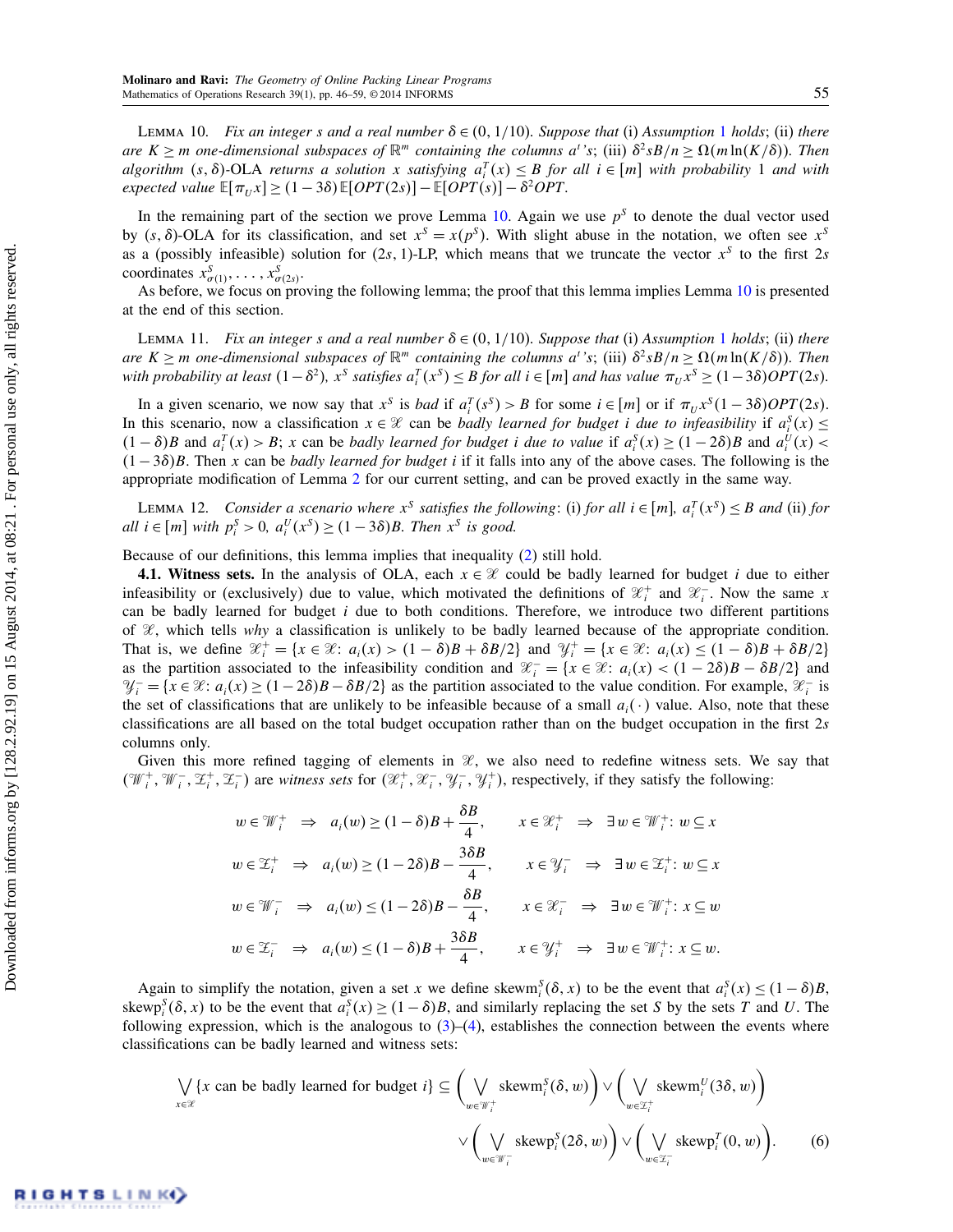To see that this expression holds, take  $x \in \mathcal{X}$ . Suppose that  $x \in \mathcal{X}^+_i$  and let  $w \in \mathcal{W}^+_i$  be contained in x. Then the event {x can be badly learned for budget i due to infeasibility} is contained in skewm $_i^S(\delta, w)$ . Similarly, if  $x \in \mathcal{Y}_i^+$  let  $w \in \mathcal{Z}_i^-$  contain x; then the event {x can be badly learned for budget i due to infeasibility} is contained in skewm<sup>T</sup><sub>i</sub>(0, w). The reasoning for the event {x can be badly learned for budget i due to value} is similar.

The following is analogous to Lemma [4](#page-6-2) and is proved in the Appendix D.

<span id="page-11-1"></span>LEMMA 13. Suppose that, for all  $i \in [m]$ , there are witness sets for  $(\mathscr{X}_i^+, \mathscr{X}_i^-, \mathscr{Y}_i^+, \mathscr{Y}_i^-)$  of size at most M. Then  $Pr(x^S \text{ is bad}) \leq 8mM \exp(-\delta^2 sB/(136n)).$ 

4.2. Good witness sets. We now construct witness sets of size at most  $(O((K/\delta)\log(K/\delta)))^m$ , so Lemma [11](#page-10-0) will follow directly from Lemma [13.](#page-11-1) The development mirrors that of  $\S 2.4$ . Let  $C_1, C_2, \ldots, C_K$  be a partition of the index set [n] such that for all j, the columns  $\{a^t\}_{t \in C_j}$  belong to the same one-dimensional subspace.

Cover the interval  $[0, B + m]$  with intervals  $\{I_i\}_{i \in L}$ , where  $I_0 = [0, \delta B/(8K))$  and  $I_i = [(\delta B/(8K)) (1 +$  $\delta/8$ <sup>l-1</sup>,  $(\delta B/(8K))(1+\delta/8)^l$  for  $l > 0$  and  $L = \{0, \ldots, \lceil \log_{1+\delta/8}(16K)/\delta \rceil + 1\}$ . Define  $\mathcal{B}_{i,j}^l$  as the set of classifications  $x \in \mathcal{X}|_{C_j}$  whose occupation  $a_i(x)$  lies in the interval  $I_i$ . Finally, for  $v \in L^k$ , define the family of classifications  $\mathcal{B}_i^v = \{ (y^1, y^2, \dots, y^K) : y^j \in \mathcal{B}_{i,j}^{v_j} \}$ . Given  $v \in L$ , let  $\underline{w}_i^v$  be the inclusion-wise smallest element in  $\mathcal{B}_{i}^{v}$  and let  $\bar{w}_{i}^{v}$  be the inclusion-wise largest element in  $\mathcal{B}_{i}^{v}$ .

Now we construct the witness sets as before. Set  $\mathcal{W}_i^+ = {\{\underline{w}_i^v : a_i({\underline{w}_i^v}) \ge (1 - \delta)B + \delta B/4, \mathcal{B}_i^v \cap \mathcal{X} \neq \emptyset\}}$ set  $\mathfrak{X}_{i}^{+} = {\underline{w}_{i}^{v}}$ :  $a_{i}(\underline{w}_{i}^{v}) \geq (1-2\delta)B - 3\delta B/4$ ,  $\mathfrak{B}_{i}^{v} \cap \mathcal{X} \neq \emptyset$ , set  $\mathcal{W}_{i}^{-} = {\overline{w}_{i}^{v}}$ :  $a_{i}(\overline{w}_{i}^{v}) \leq (1-2\delta)B - \delta B/4$ ,  $\mathcal{B}_{i}^{v} \cap \mathcal{X} \neq \emptyset$ , and finally set  $\mathcal{I}_{i}^{-} = {\overline{w}_{i}^{v} : a_{i}(\overline{w}_{i}^{v}) \leq (1 - \delta)B + (3\delta B)/4}, \mathcal{B}_{i}^{v} \cap \mathcal{X} \neq \emptyset}$ .

Following the same steps as in the proof of Lemma [7,](#page-8-3) one can check that  $(\mathcal{W}_i^+, \mathcal{W}_i^-, \mathcal{Z}_i^+, \mathcal{Z}_i^-)$  are witness sets for  $(\mathcal{X}_i^+, \mathcal{X}_i^-, \mathcal{Y}_i^+, \mathcal{Y}_i^-)$ . Moreover, the proof of Lemma [8](#page-8-0) can be used to show that, for a fixed  $i \in [m]$ , at most  $(e(K/\delta)\log(K/\delta))^m$  of the  $\mathcal{B}_i^v$ 's contain an element of  $\mathcal{X}$ , which then imposes the same upper bound on the size of the witness sets. This concludes the proof of Lemma [11.](#page-10-0)

PROOF OF LEMMA [10.](#page-9-0) Let x be the solution returned by  $(s, \delta)$ -OLA and let  $\mathscr E$  denote the event that  $x^s$  is good. For any scenario in  $\mathcal{E}$ , we have  $x_{\sigma(t)} = x_{\sigma(t)}^S$  for all  $t = s + 1, s + 2, ..., 2s$ . Therefore, we get that

<span id="page-11-2"></span>
$$
\mathbb{E}\left[\sum_{t=1}^{2s} \pi_{\sigma(t)} x_{\sigma(t)}\right] \geq \mathbb{E}\left[\sum_{t=1}^{2s} \pi_{\sigma(t)} x_{\sigma(t)} \middle| \mathcal{E}\right] Pr(\mathcal{E}) \geq \mathbb{E}\left[\sum_{t=1}^{2s} \pi_{\sigma(t)} x_{\sigma(t)}^S \middle| \mathcal{E}\right] Pr(\mathcal{E}) - \mathbb{E}[OPT(s) | \mathcal{E}] Pr(\mathcal{E})
$$

$$
\geq \mathbb{E}\left[\sum_{t=1}^{2s} \pi_{\sigma(t)} x_{\sigma(t)}^S \middle| \mathcal{E}\right] Pr(\mathcal{E}) - \mathbb{E}[OPT(s)]. \tag{7}
$$

To lower bound the first term in the right-hand side we again use the definition of  $\mathscr{E}$ :

$$
\mathbb{E}\bigg[\sum_{t=1}^{2s}\pi_{\sigma(t)}x_{\sigma(t)}^S\bigg|\,\mathcal{E}\bigg]\Pr(\mathcal{E})\geq(1-3\delta)\,\mathbb{E}[OPT(2s)\,|\,\mathcal{E}]\Pr(\mathcal{E})
$$

and

$$
\mathbb{E}[OPT(2s)] = \mathbb{E}[OPT(2s) | \mathcal{E}] Pr(\mathcal{E}) + \mathbb{E}[OPT(2s) | \mathcal{E}] Pr(\mathcal{E}) \leq \mathbb{E}[OPT(2s) | \mathcal{E}] Pr(\mathcal{E}) + \delta^2 OPT,
$$

where the last inequality uses Lemma [11.](#page-10-0) Combining the previous two inequalities give that  $\mathbb{E}[\sum_{t=1}^{2s} \pi_{\sigma(t)} x_{\sigma(t)}^S | \mathcal{E}]$  $Pr(\mathcal{E}) \ge (1 - 3\delta) \mathbb{E}[OPT(2s)] - \delta^2 OPT$ , and the result follows from Equation [\(7\)](#page-11-2).

<span id="page-11-0"></span>**5. Robust DPA.** In this section we describe our final algorithm, which has an improved dependence on  $1/\epsilon$ . Following Agrawal et al. [\[1\]](#page-14-2), the idea is to update the dual vector used in the classification as new columns arrive. More precisely, we use the first  $2^i \epsilon n$  columns to classify columns  $2^i \epsilon n + 1, \ldots, 2^{i+1} \epsilon n$ . This leads to improved generalization bounds, which in turn give the reduced dependence on  $1/\epsilon$ .

5.1. Algorithm robust DPA. To simplify the description of the algorithm, we assume in this section that  $log(1/\epsilon)$  is an integer.

As in the algorithm robust OLA, robust DPA may be thought of in two phases. In the first phase it converts the vectors  $a^t$  into  $\tilde{a}^t$ , just as in the first phase of robust OLA. In the second phase, for  $i = 0, \ldots, \log(1/\epsilon) - 1$ , it runs  $(\epsilon 2^i n, \sqrt{\epsilon/2^i})$ -OLA over [\(LP\)](#page-1-0) with columns  $(\pi_t, \tilde{a}^t)$  and right-hand side  $(1 - \epsilon)B$  to obtain the solution  $x^i$ . The algorithm finally returns the solution x consisting of the "union" of  $x^i$ 's:  $x = \sum_i x^i$ .

Note that the second phase corresponds exactly to using the first  $\epsilon 2^{i}n$  columns to classify the columns  $\epsilon 2^{i}n+1,\ldots,\epsilon 2^{i+1}n$ . This relative increase in the size of the training data for each learning problem allows us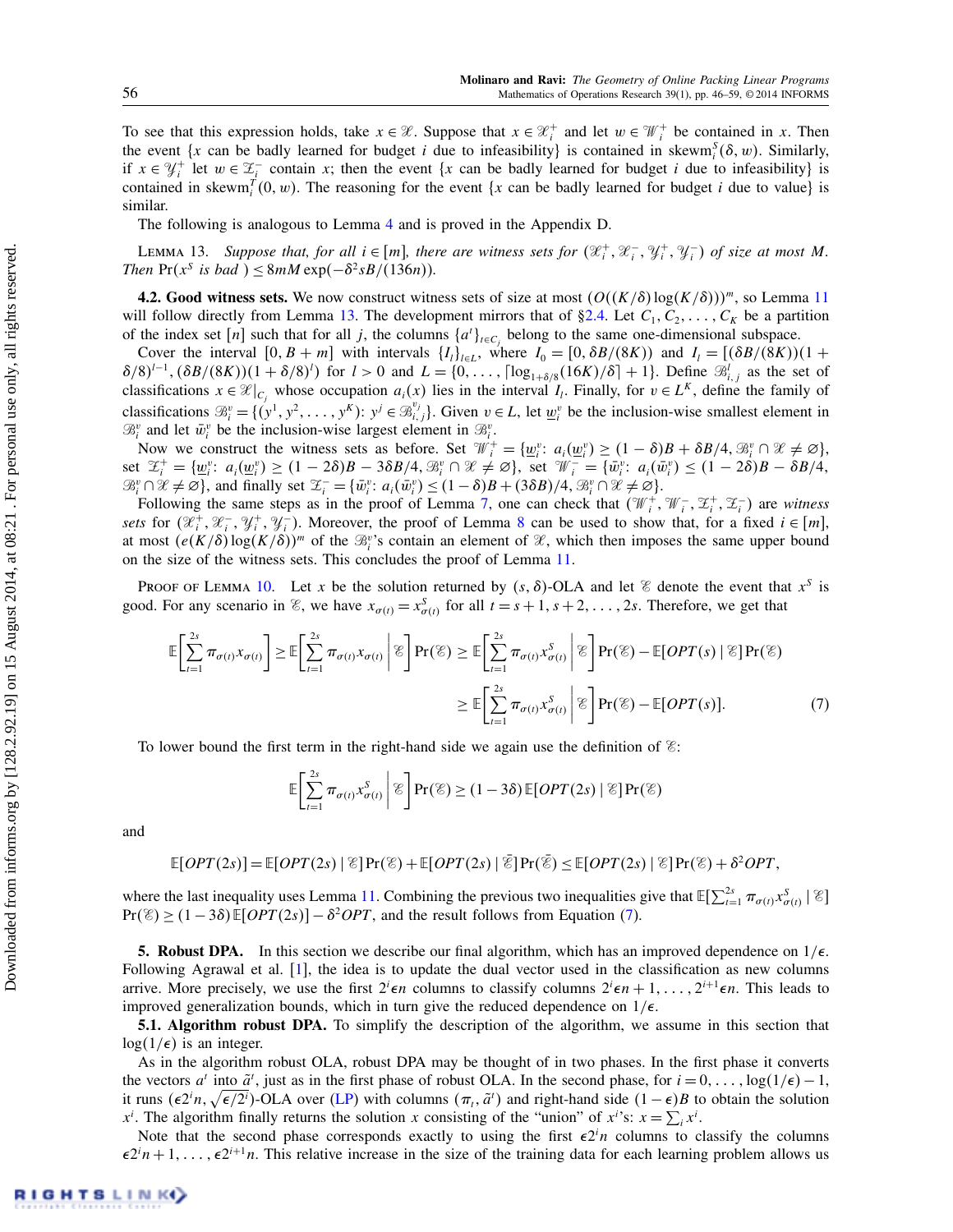to reduce the dependence of B on  $\epsilon$  in each of the iterations, whereas the error from all the iterations telescope and are still bounded as before. Furthermore, notice that robust DPA can be implemented to run online.

The analysis of robust DPA reduces to that of  $(s, \delta)$ -OLA. That is, using the definition of the parameters of  $(s, \delta)$ -OLA used in robust DPA and Lemma [10,](#page-9-0) it is routine to check that the algorithm produces a feasible solution that has expected value  $(1 - \epsilon)OPT$ . The next theorem formally states the guarantees of our final algorithm DPA (a complete proof is presented in Appendix E).

THEOREM 4. Fix  $\epsilon \in (0, 1/100)$  and suppose that  $B \geq \Omega((m^2/\epsilon^2) \ln(m/\epsilon))$ . Then the algorithm robust DPA returns a solution to the online LP [\(LP\)](#page-1-0) with expected value at least  $(1 - 50\epsilon)OPT$ .

6. Open problems. A very interesting open question is whether the techniques introduced in this work can be used to obtain improved algorithms for generalized allocation problems (Feldman et al. [\[15\]](#page-14-7)). The difficulty in this problem is that the classifications of the columns are not linear anymore; they essentially come from a conjunction of linear classifiers. Given this additional flexibility, having the columns in few one-dimensional subspaces does not seem to impose strong enough properties in the classifications. It would be interesting to find the appropriate geometric structure of the columns in this case.

Of course a direct open question is to improve the lower or upper bound on the dependence on the right-hand side B to obtain  $(1 - \epsilon)$ -competitive algorithms.

#### Appendix A. Bernstein inequality for sampling without replacement.

LEMMA 14 (THEOREM 2.14.19 IN VAN DER VAART AND WELLNER [\[26\]](#page-14-26)). Let  $Y = \{Y_1, \ldots, Y_n\}$  be a set of real numbers in the interval  $[0,1]$  and let  $0 < \epsilon < 1$ . Let S be a random subset of Y of size s and let  $Y_s = \sum_{i \in S} Y_i$ . Setting  $\mu = (1/n) \sum_i Y_i$ and  $\sigma^2 = (1/n) \sum_i (Y_i - \mu)^2$ , we have that for every  $\tau > 0$ 

$$
Pr(|Y_S - s\mu| \geq \tau) \leq 2 \exp\biggl(-\frac{\tau^2}{2s\sigma^2 + \tau}\biggr).
$$

Notice that, since the  $Y_i$ 's belong to the interval  $[0, 1]$ , we can upper bound the variance by the mean as follows:

$$
\sigma^2 \leq \frac{1}{n} \sum_i |Y_i - \mu| \leq \frac{1}{n} \left( \sum_i |Y_i| + \sum_i |\mu| \right) = 2\mu.
$$

<span id="page-12-0"></span>This gives the following corollary.

COROLLARY 1. Consider the conditions of the previous lemma. Then for all  $\tau > 0$ 

$$
Pr(|Y_S - s\mu| \ge \tau) \le 2 \exp\left(-\frac{\tau^2}{4s\mu + \tau}\right)
$$

#### Appendix B. Proof of Lemmas [2](#page-5-2) and [3.](#page-5-1)

PROOF OF LEMMA [2.](#page-5-2) Fix a scenario  $\sigma$  for the duration of the proof. By assumption  $x^S$  is feasible for [\(LP\)](#page-1-0), so it suffices to show that it attains a value of at least  $(1 - 3\epsilon)$  OPT. For that, consider [\(LP\)](#page-1-0) with a modified right-hand side:

<span id="page-12-1"></span>
$$
\max \sum_{t=1}^{n} \pi_t x_t
$$
  

$$
\sum_{t=1}^{n} a_t^t x_t \le a_i(x^S) \quad \forall i \in [m]
$$
  

$$
x \in [0, 1]^n.
$$
 (modLP)

Consider the Lagrangian relaxation  $L(p, x) = \sum_{t=1}^{\epsilon n} \pi_t x_t - \sum_{i=1}^m p_i (\sum_{t=1}^{\epsilon n} a_t^t x_t - a_i(x^s))$  and recall that  $\inf_{p \in \mathbb{R}^m} \max_{x \in [0,1]^n} L(p,x)$  equals  $OPT(\text{modLP})$ , the optimum value of the LP [\(modLP\)](#page-12-1). Notice that  $x^S$  is an optimal solution for  $\max_{x \in [0,1]^n} L(p^S, x)$ , which is then at least *OPT*[\(modLP\)](#page-12-1). Since  $x^S$  is clearly feasible for (modLP), it follows that  $x^S$  is an optimal solution for the latter.

Now let  $x^*$  be an optimal solution for [\(LP\)](#page-1-0). Since  $a_i(x^S) \ge (1-3\epsilon)B$  for all i, and since  $a^t \ge 0$  for all t, it follows that  $(1 - 3\epsilon)x^*$  is feasible for [\(modLP\)](#page-12-1). By linearity of the objective function we get that  $OPT(\text{modLP}) \ge (1 - 3\epsilon)\sum_{t=1}^n \pi_t x_t^* =$  $(1 - 3\epsilon)$ *OPT* and the result follows.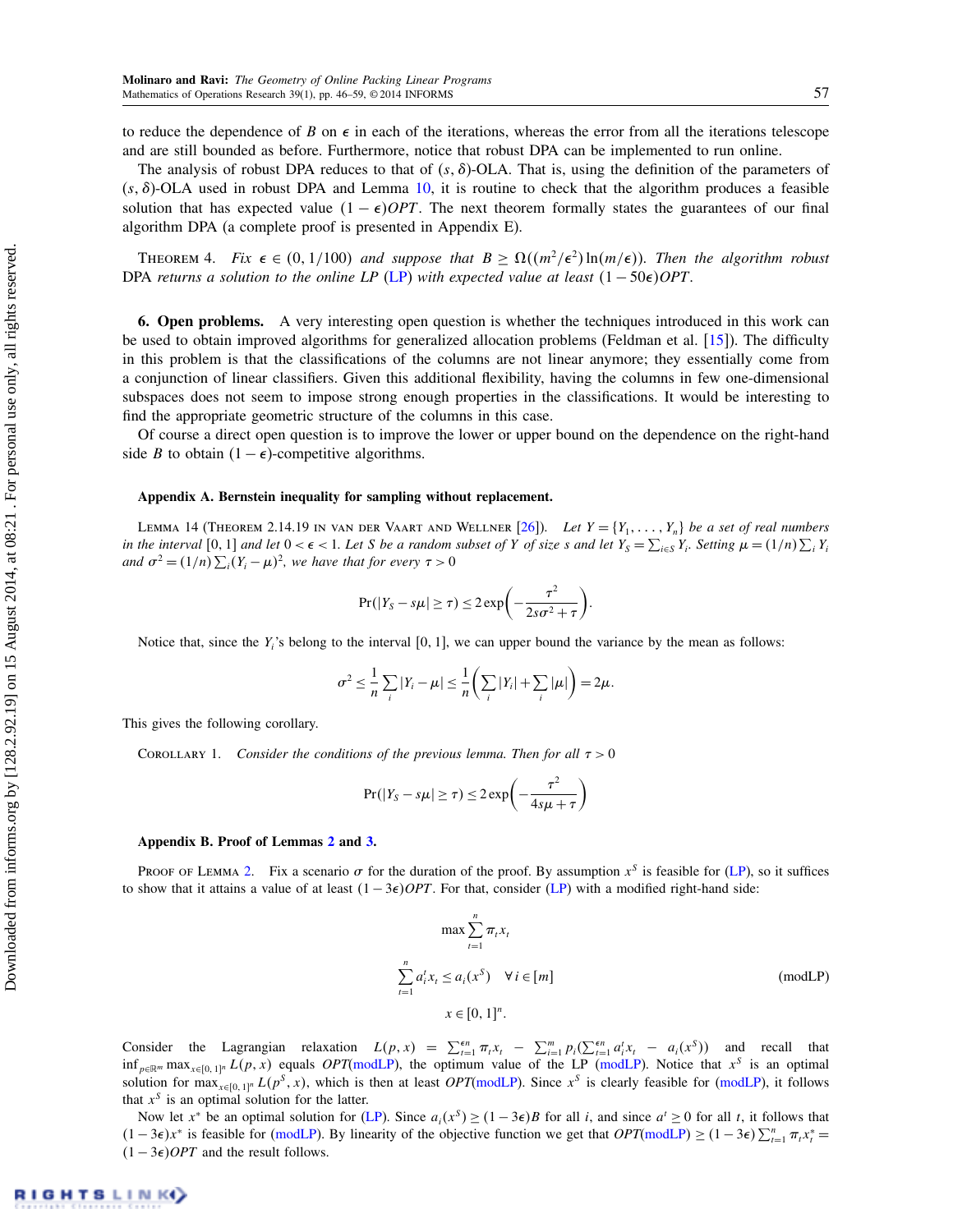PROOF OF LEMMA [3.](#page-5-1) Fix a scenario  $\sigma$  for the duration of the proof. Let x<sup>\*</sup> be an optimal solution for  $(\epsilon n, (1 - \epsilon))$ -LP in complementary slackness with  $p^S$ . If  $p^S a^t > \pi_t$ , the corresponding constraint in the dual is loose and by complementary slackness we get  $x_t^* = 0$ . If  $p^s a^t < \pi_t$ , then for dual feasibility we have  $\alpha_t^* > 0$  and by complementary slackness we have  $x_t^* = 1$ . Since we assumed the  $\pi_t$ 's strictly positive, notice that  $p^s = 0$  implies  $x_t^* = 1$  for all t.

From the definition of  $x^s$  we get that  $x^s \leq x^*$  and, since the a''s are nonnegative, the feasibility of  $x^*$  implies that  $a_i^S(x^S) \le (1 - \epsilon)B$  for all  $i \in [m]$ , which gives the first part of the lemma. To prove the second part, we claim that  $x^S$  and  $x^*$ differ in at most *m* positions: if  $p^s = 0$  we get that  $1 = x_t^s = x_t^*$  $1 = x_t^s = x_t^*$  for all *t*; if  $p^s \neq 0$ , then Assumption 1 implies that there are at most *m* values of *t* such that  $p^s a^t = \pi_t$ , and the previous paragraph gives the claim. Therefore, from primal complementary slackness of the pair  $(x^*, p^s)$ , we get that whenever  $p^s > 0$ ,  $a_i^s(x^s) \ge a_i^s(x^*) - m = (1 - \epsilon)B - m \ge (1 - 2\epsilon)B$ , where the last inequality follows from the fact that  $B \ge 1/\epsilon$ . This concludes the proof of the lemma.

Appendix C. Proof of Lemma [7.](#page-8-3) We prove that  $\mathcal{W}_i^+$  is a witness set for  $\mathcal{X}_i^+$ ; the proof that  $\mathcal{W}_i^-$  is a witness set for  $\mathcal{X}_i^-$  is analogous.

First, we claim that for all  $x \in \mathcal{X}_i^+$ , there is  $x' \in \mathcal{X}$  such that  $x' \subseteq x$  and  $a_i(x') \in [B, B+m]$ . To see this, let p be such that  $x = x(p)$ . For  $\lambda \ge 0$ , define  $p^{\lambda} = p + \lambda e_i$ , where  $e_i$  denotes the *i*th canonical vector. We have that  $a_i(x(p^0)) > B$  (since  $x(p) \in \mathbb{Z}_i^+$  and  $a_i(x(p^{\infty})) = 0$  (since columns with  $a_i^t > 0$  will have at some point  $p^{\lambda}a^t \ge \pi_i$ ). Because of the assumption that the input is in general position, whenever  $a_i(x(p^{\lambda}))$  is discontinuous (as a function of  $\lambda \ge 0$ ) the right and the left limits differ by at most m. It then follows that there is  $\lambda \geq 0$  such that  $a_i(x(p^{\lambda})) \in [B, B + m]$ , and since  $x(p^{\lambda}) \subseteq x$  for all  $\lambda \geq 0$ the claim follows.

So take a classification  $x \in \mathcal{X}_i^+$  and let x' be as above. The fact that  $a_i(x') \leq B + m$  and the nonnegativity of the  $a_i$ ''s implies that there is a  $l \in L^K$  such that  $x' \in \mathcal{B}_i^l$ . Since  $\underline{w}^l$  is the unique smallest set in  $\mathcal{B}_i^l$ , clearly  $x' \subseteq \underline{w}^l$ . To show that  $\underline{w}^l \in \mathcal{W}_i^+$ , it suffices to argue that  $a_i(\underline{w}^l) \ge (1 - \epsilon/2)B$ .

Since  $\underline{w}^l, x' \in \mathcal{B}_i^l$ , for all j such that  $l_j > 0$  we have  $a_i(\underline{w}^l|_{C_j}) \ge a_i(x'|_{C_j})/(1+\epsilon/4)$ . Moreover, for j such that  $l = 0$  we have  $a_i(x(p)|_{C_j}) < \epsilon B/(4K)$ . Adding over all  $j \in [K]$  gives

$$
a_i(\underline{w}^l) \ge \frac{1}{1+\epsilon/4} \bigg[ a_i(x(p)) - \sum_{j: l_j=0} a_i(x(p)|_{C_j}) \bigg] \ge \frac{B}{1+\epsilon/4} - \frac{\epsilon B}{4} \ge \bigg(1-\frac{\epsilon}{2}\bigg)B,
$$

where the third inequality follows Equation [\(5\)](#page-6-4). Thus,  $\underline{w}^l \in \mathcal{W}_i^+$ .

Since this property holds for all  $x \in \mathcal{X}_i^+$ , we conclude that  $\mathcal{W}_i^+$  is a witness set for  $\mathcal{X}_i^+$ .

Appendix D. Proof of Lemma [13.](#page-11-1) For  $w \in \mathcal{W}_i^+$ , we can use Corollary [1](#page-12-0) with  $\tau = \delta s a_i(w)/(4n)$  to show that  $Pr(\text{skewm}^S(\delta, w)) \leq 2 \exp(-\delta^2 s B/(136n))$ . For  $w \in \mathcal{Z}_i^+$ , using this corollary with  $\tau = \delta s a_i(w)/(2n)$  gives that  $Pr(\text{skewm}^U(3\delta, w)) \leq 2 \exp(-\delta^2 s B/(68n))$ . For  $w \in \mathcal{W}_i^-$ , we can use this corollary with  $\tau = \delta s B/(4n)$  to show that  $Pr(\text{skewp}^S(2\delta, w)) \leq 2 \exp(-\delta^2 s B/(68n)).$  Finally, for  $w \in \mathcal{I}_i^-$ , using this corollary with  $\tau = \delta s B/(4n)$  gives that  $Pr(\text{skewp}^T(0, w)) \leq 2 \exp(-\delta^2 s B/(68n)).$ 

Employing these bounds and union bounding over all terms in inequality [\(6\)](#page-10-1) concludes the proof of the lemma.

Appendix E. Proof of Theorem 4. Let LP1 denote the LP with columns  $(\pi_t, \tilde{a}^t)$  and right-hand side  $\tilde{B} = (1 - \epsilon)B$ and LP2 denote the LP with columns  $(\pi_t, a^t)$  and right-hand side B. We show that robust DPA returns a  $(1 - 21.5\epsilon)$ approximation for LP1, and the theorem will follow from Lemma [9.](#page-8-2)

First we show that the returned solution x is feasible for LP1. By definition of the algorithm,  $a_j(x^i) \le \epsilon 2^i \tilde{B}$  for all i, j. By linearity,  $a_j(x) = \sum_i a_j(x^i) \le \epsilon \tilde{B} \sum_{i=0}^{\log(1/\epsilon)-1} 2^i \le \tilde{B}$ .

To verify the value of the returned solution, we first show that  $\delta^2 s B/n \ge \Omega(m \ln(K/\delta))$  in every call to  $(s, \delta)$ -OLA made by robust DPA. As in [§3,](#page-8-1) the columns  $\tilde{a}^t$ 's belong to at most  $K = O(m/\epsilon)^m$  1-dimensional subspaces. Since  $B \ge \Omega((m^2/\epsilon^2) \ln(m/\epsilon))$ , we have that for each  $i = 0, \ldots, \log(1/\epsilon) - 1$  setting  $s = \epsilon^2 i n$  and  $\delta = \sqrt{\epsilon/2^i}$  satisfies the expression  $\delta^2 s B/n \geq \Omega(m \ln(K/\delta)).$ 

Then applying Lemma [10](#page-9-0) we get that for all  $i = 0, \ldots, \log(1/\epsilon) - 1$ ,  $\mathbb{E}[\pi x^i] \geq (1 - 3\sqrt{\epsilon/2^i}) \mathbb{E}[OPT(\epsilon 2^{i+1}n)]$  –  $\mathbb{E}[OPT(\epsilon 2^i n)] - (\epsilon OPT)/2^i$ . By linearity of the objective value and of expectations

$$
\mathbb{E}[\pi x] = \sum_{i} \mathbb{E}[\pi x^{i}] \geq -\mathbb{E}[OPT(\epsilon n)] - \sum_{i=0}^{\log(1/\epsilon)-2} \left(3\sqrt{\frac{\epsilon}{2^{i}}}\right) \mathbb{E}[OPT(\epsilon n 2^{i+1})] + (1-3\sqrt{2}\epsilon - \epsilon)OPT.
$$

Lemma 2.4 of Agrawal et al. [\[1\]](#page-14-2) states that  $\mathbb{E}[OPT(s)] \le (s/n)OPT$  for all  $s \ge 0$ . Employing this observation, we get

$$
\mathbb{E}[\pi x] \ge OPT - \epsilon OPT \bigg[ 3\sqrt{2} + 2 + 3\sqrt{\epsilon} \sum_{i=0}^{\log(1/\epsilon)-2} 2^{i/2+1} \bigg].
$$

Since the summation in the expression can be upper bounded by  $((2\sqrt{2}^{\log(1/\epsilon)})/(\sqrt{2}-1)) \le 5/\sqrt{\epsilon}$ , we get that  $\mathbb{E}[\tilde{\pi}x] \ge$  $(1 - 21.5\epsilon)$ OPT. This concludes the proof of the theorem.